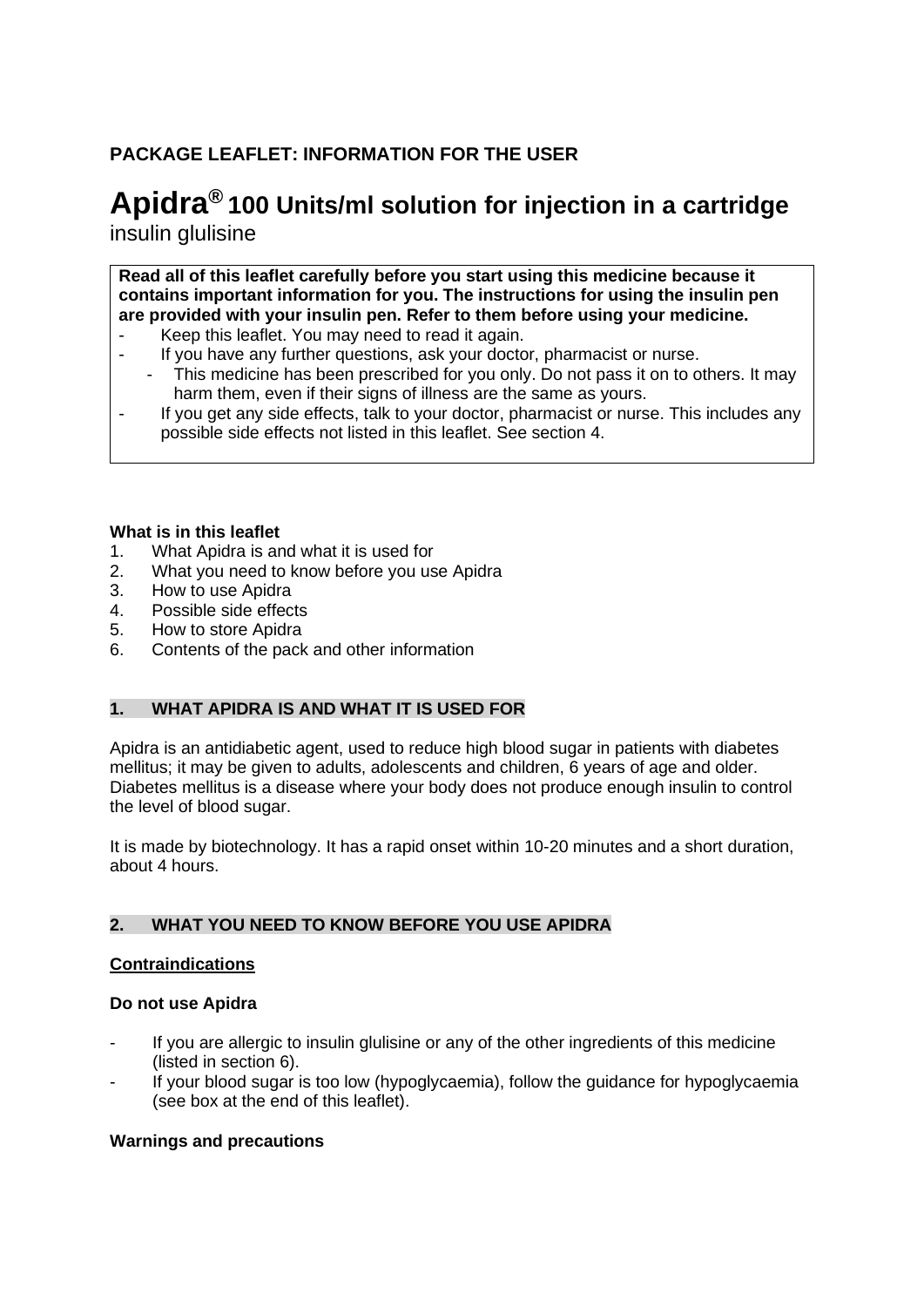Apidra in cartridges is only suitable for injecting just under the skin using a reusable pen (see also section 3). Speak to your doctor if you need to inject your insulin by another method.

Talk to your doctor, pharmacist or nurse before using Apidra.

Follow closely the instructions for dose, monitoring (blood tests), diet and physical activity (physical work and exercise) as discussed with your doctor.

#### Special patient groups

If you have liver or kidney problems, speak to your doctor as you may need a lower dose.

There is insufficient clinical information on the use of Apidra in children younger than the age of 6 years.

# Skin changes at the injection site

The injection site should be rotated to prevent skin changes such as lumps under the skin. The insulin may not work very well if you inject into a lumpy area (see How to use Apidra). Contact your doctor if you are currently injecting into a lumpy area before you start injecting in a different area. Your doctor may tell you to check your blood sugar more closely, and to adjust your insulin or your other antidiabetic medications dose.

### Travel

Before travelling consult your doctor. You may need to talk about

- the availability of your insulin in the country you are visiting,
- supplies of insulin, needles, etc.
- correct storage of your insulin while travelling,
- timing of meals and insulin administration while travelling,
- the possible effects of changing to different time zones,
- possible new health risks in the countries to be visited,
- what you should do in emergency situations when you feel unwell or become ill.

### Illnesses and injuries

In the following situations, the management of your diabetes may require extra care:

If you are ill or have a major injury then your blood sugar level may increase (hyperglycaemia).

If you are not eating enough your blood sugar level may become too low (hypoglycaemia).

In most cases you will need a doctor. **Make sure that you contact a doctor early.** 

If you have type 1 diabetes (insulin dependent diabetes mellitus), do not stop your insulin and continue to get enough carbohydrates. Always tell people who are caring for you or treating you that you require insulin.

Some patients with long-standing type 2 diabetes mellitus and heart disease or previous stroke who were treated with pioglitazone and insulin experienced the development of heart failure. Inform your doctor as soon as possible if you experience signs of heart failure such as unusual shortness of breath or rapid increase in weight or localised swelling (oedema).

#### **Other medicines and Apidra**

Some medicines cause changes in the blood sugar level (decrease, increase or both depending on the situation). In each case, it may be necessary to adjust your insulin dose to avoid blood sugar levels that are either too low or too high. Be careful when you start or stop taking another medicine.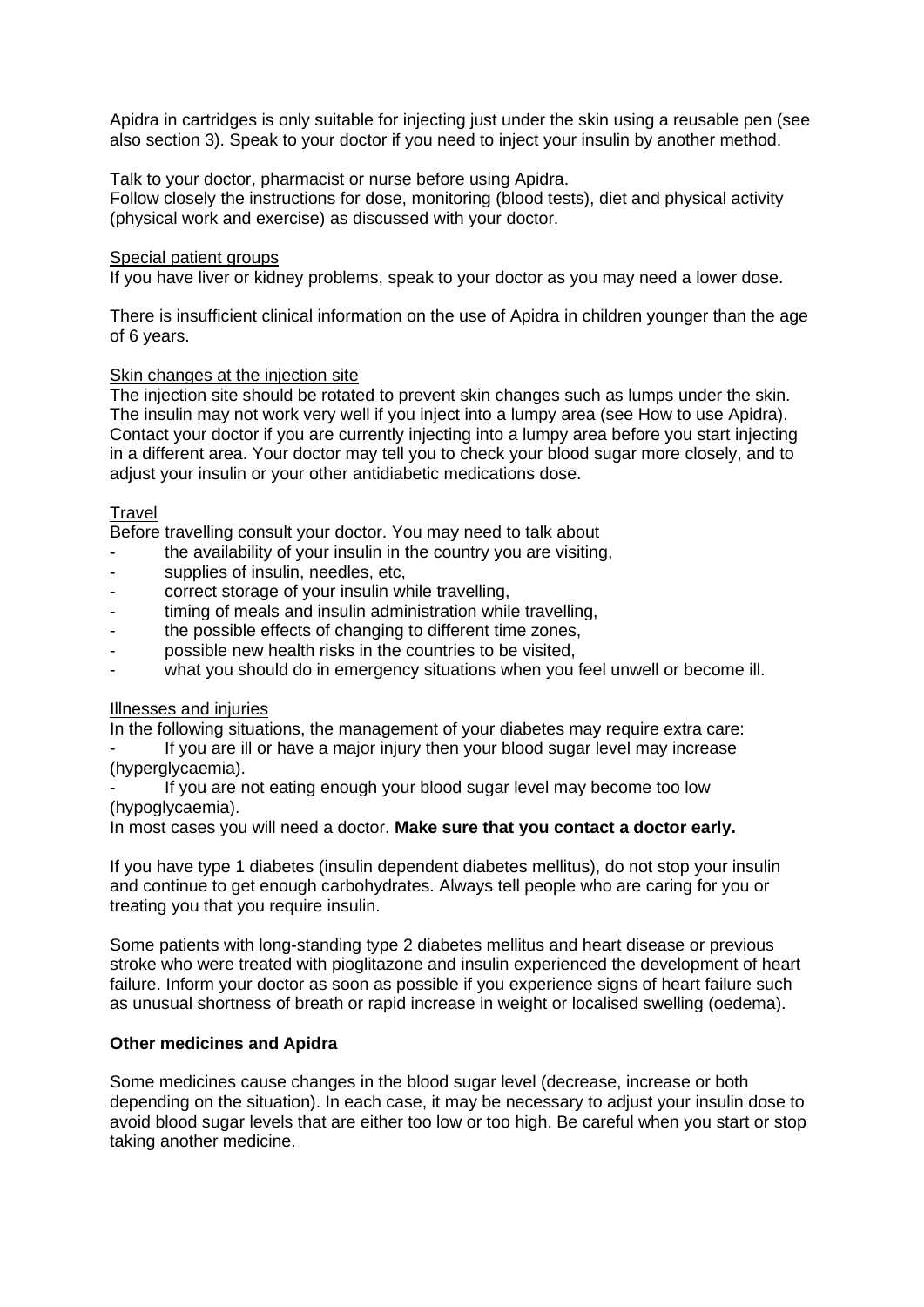Tell your doctor or pharmacist if you are taking, have recently taken or might take any other medicines. Before taking a medicine ask your doctor if it can affect your blood sugar level and what action, if any, you need to take.

Medicines that may cause your blood sugar level to fall (hypoglycaemia) include:

- all other medicines to treat diabetes,
- angiotensin converting enzyme (ACE) inhibitors (used to treat certain heart conditions or high blood pressure),
- disopyramide (used to treat certain heart conditions),
- fluoxetine (used to treat depression),
- fibrates (used to lower high levels of blood lipids),
- monoamine oxidase (MAO) inhibitors (used to treat depression),
- pentoxifylline, propoxyphene, salicylates (such as aspirin, used to relieve pain and lower fever),
- sulphonamide antibiotics.

Medicines that may cause your blood sugar level to rise (hyperglycaemia) include:

- corticosteroids (such as "cortisone" used to treat inflammation),
- danazol (medicine acting on ovulation),
- diazoxide (used to treat high blood pressure),
- diuretics (used to treat high blood pressure or excessive fluid retention),
- glucagon (pancreas hormone used to treat severe hypoglycaemia),
- isoniazid (used to treat tuberculosis),
- oestrogens and progestogens (such as in the contraceptive pill used for birth control).
- phenothiazine derivatives (used to treat psychiatric disorders),
- somatropin (growth hormone),
- sympathomimetic medicines (such as epinephrine [adrenaline], salbutamol, terbutaline used to treat asthma),
- thyroid hormones (used to treat thyroid gland disorders),
- protease inhibitors (used to treat HIV),
- atypical antipsychotic medicines (such as olanzapine and clozapine).

Your blood sugar level may either rise or fall if you take:

- beta-blockers (used to treat high blood pressure),
- clonidine (used to treat high blood pressure),
- lithium salts (used to treat psychiatric disorders).

Pentamidine (used to treat some infections caused by parasites) may cause hypoglycaemia which may sometimes be followed by hyperglycaemia.

Beta-blockers like other sympatholytic medicines (such as clonidine, guanethidine and reserpine) may weaken or suppress entirely the first warning symptoms which help you to recognise a hypoglycaemia.

If you are not sure whether you are taking one of those medicines ask your doctor or pharmacist.

### **Apidra with alcohol**

Your blood sugar levels may either rise or fall if you drink alcohol.

### **Pregnancy and breast-feeding**

If you are pregnant or breast-feeding, think you may be pregnant or are planning to have a baby, ask your doctor or pharmacist for advice before taking this medicine.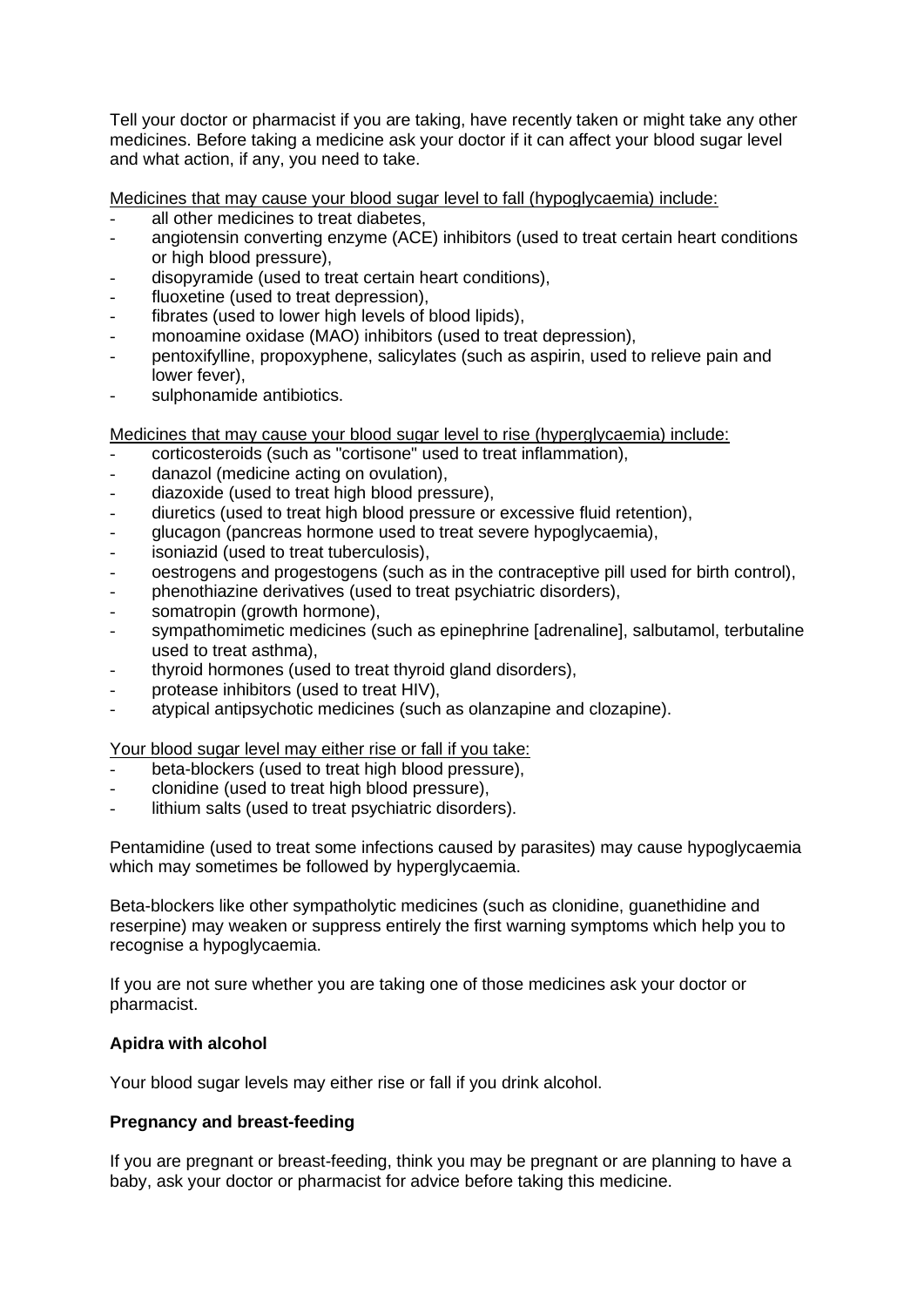Inform your doctor if you are planning to become pregnant, or if you are already pregnant. Your insulin dose may need to be changed during pregnancy and after giving birth. Careful control of your diabetes, and prevention of hypoglycaemia, is important for the health of your baby.

There are no or limited data on the use of Apidra in pregnant women.

If you are breast-feeding consult your doctor as you may require adjustments in your insulin doses and your diet.

### **Driving and using machines**

Your ability to concentrate or react may be reduced if:

- you have hypoglycaemia (low blood sugar levels),
- you have hyperglycaemia (high blood sugar levels).

Keep this possible problem in mind in all situations where you might put yourself and others at risk (such as driving a car or using machines).

You should contact your doctor for advice on driving if:

- you have frequent episodes of hypoglycaemia,
- the first warning symptoms which help you to recognise hypoglycaemia are reduced or absent.

#### **Important information about some of the ingredients of Apidra**

This medicine contains less than 1 mmol (23 mg) sodium per dose, i.e. it is essentially 'sodium-free'.

#### **Apidra contains metacresol**

Apidra contains metacresol, which may cause allergic reactions.

### **3. HOW TO USE APIDRA**

#### **Dose**

Always use this medicine exactly as your doctor has told you. Check with your doctor or pharmacist if you are not sure.

Based on your life-style and the results of your blood sugar (glucose) tests and your previous insulin usage, your doctor will determine how much Apidra you will need.

Apidra is a short-acting insulin. Your doctor may tell you to use it in combination with an intermediate, long acting insulin, a basal insulin or with tablets used to treat high blood sugar levels.

If you switch from another insulin to insulin glulisine, your dosage may have to be adjusted by your doctor.

Many factors may influence your blood sugar level. You should know these factors so that you are able to react correctly to changes in your blood sugar level and to prevent it from becoming too high or too low. See the box at the end of this leaflet for further information.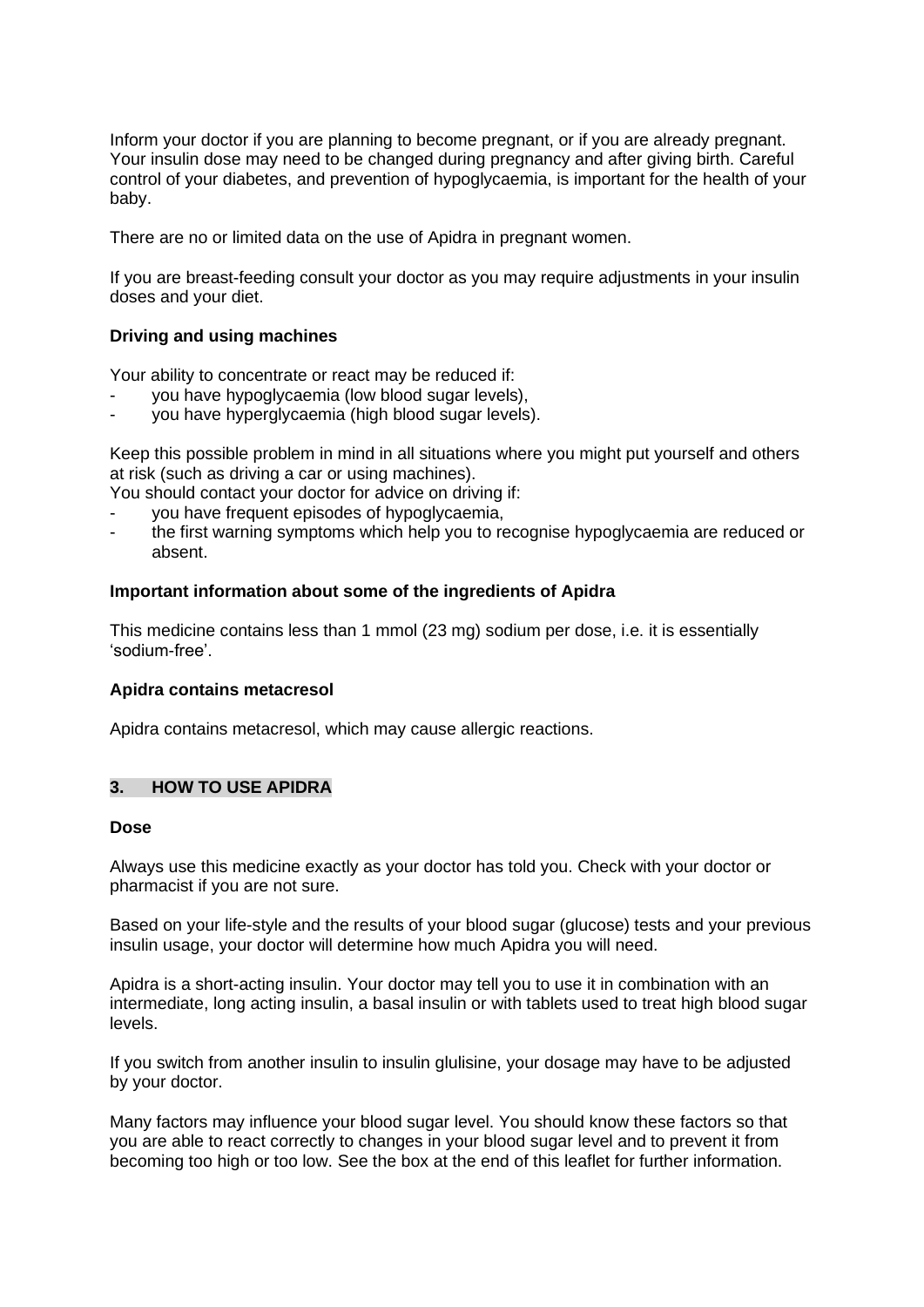### **Method of administration**

Apidra is injected under the skin (subcutaneously).

Your doctor will show you in which area of the skin you should inject Apidra. Apidra can be injected in the abdominal wall, the thigh or upper arm or by continuous infusion in the abdominal wall. The effect will be slightly quicker if the insulin is injected into your abdomen. As for all insulins, injection sites and infusion sites within an-injection area (abdomen, thigh or upper arm) must be rotated from one injection to the next.

### **Frequency of administration**

Apidra should be taken shortly (0-15 minutes) before or soon after meals.

#### **Instructions for proper use**

#### *How to handle the cartridges*

Apidra in cartridges is only suitable for injecting just under the skin using a reusable pen. Speak to your doctor if you need to inject your insulin by another method.

To ensure you get the accurate dose, the Apidra cartridges are to be used only with the following pens:

- JuniorSTAR which delivers doses in steps of 0.5 units

- ClikSTAR, Tactipen, Autopen 24, AllStar or AllStar PRO which deliver doses in steps of 1 unit.

Not all of these pens may be marketed in your country.

The pen should be used as recommended in the information provided by the device manufacturer.

The manufacturer's instructions for using the pen must be followed carefully for loading the cartridge, attaching the needle, and administering the insulin injection.

Before insertion of the cartridge into the reusable pen, the cartridge must be stored at room temperature for 1 to 2 hours.

Look at the cartridge before you use it. Only use it if the solution is clear, colourless and has no visible particles in it.

Do not shake or mix it before use.

### **Special care before injection**

Air bubbles must be removed from the cartridge before injection (see instructions for using the pen). Empty cartridges must not be refilled.

To prevent any kind of contamination, the reusable pen should be used only by you.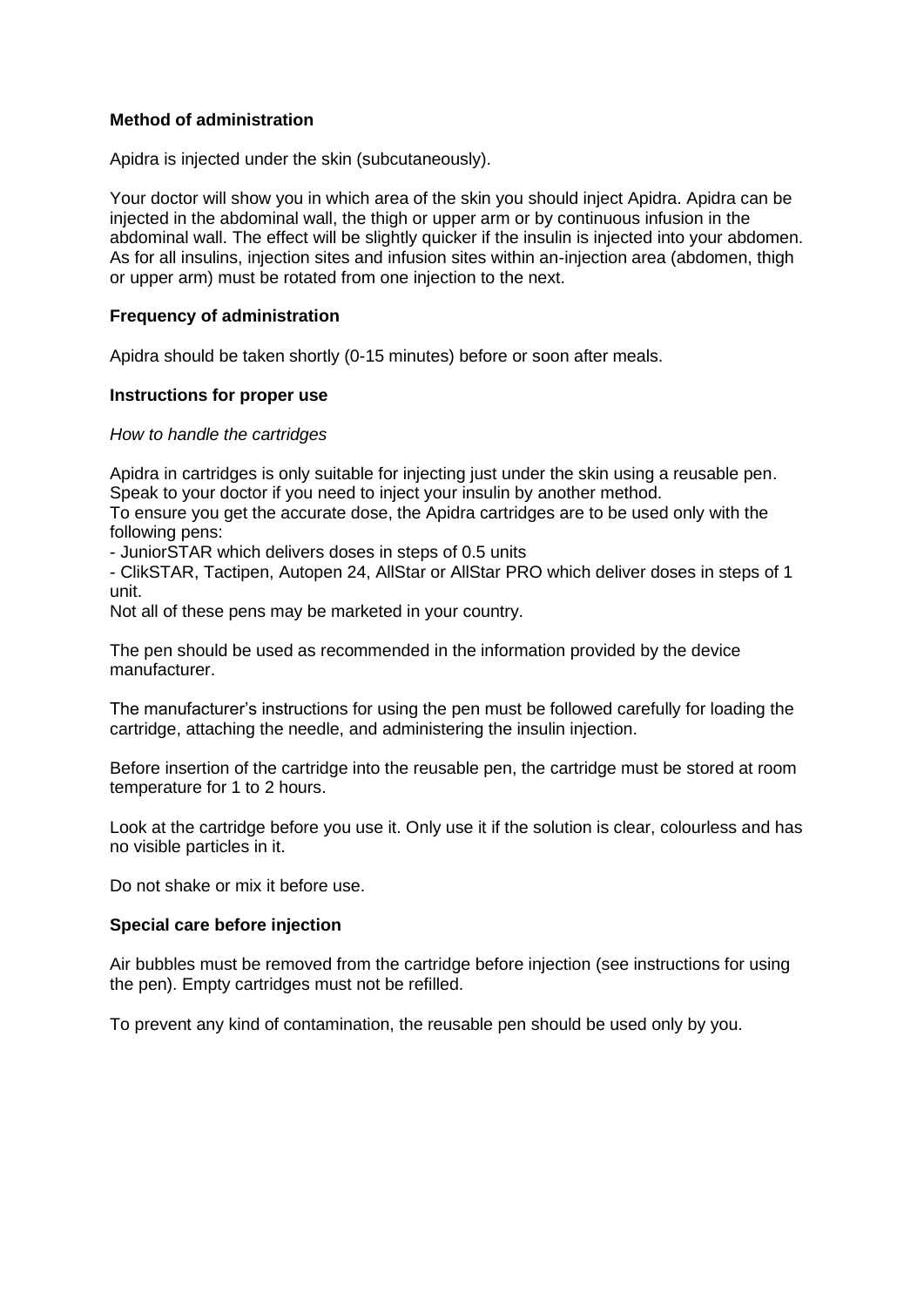### **Problems with the insulin pen?**

**Refer to the manufacturer's instructions for using the pen. If the insulin pen is damaged or not working properly (due to mechanical defects) it has to be discarded, and a new insulin pen has to be used.**

### **If you use more Apidra than you should**

**- If you have injected too much Apidra, your blood sugar level may become too low (hypoglycaemia). Check your blood sugar frequently. In general, to prevent hypoglycaemia you must eat more food and monitor your blood sugar. For information on the treatment of hypoglycaemia, see box at the end of this leaflet.**

#### **If you forget to use Apidra**

- If you **have missed a dose of Apidra** or if you **have not injected enough insulin,** your blood sugar level may become too high (hyperglycaemia). Check your blood sugar frequently. For information on the treatment of hyperglycaemia, see box at the end of this leaflet.

- Do not take a double dose to make up for a forgotten dose.

### *If you stop using Apidra*

This could lead to severe hyperglycaemia (very high blood sugar) and ketoacidosis (build-up of acid in the blood because the body is breaking down fat instead of sugar). Do not stop Apidra without speaking to a doctor, who will tell you what needs to be done.

If you have any further questions on the use of this medicine, ask your doctor, pharmacist or nurse.

### **Insulin Mix-ups**

You must always check the insulin label before each injection to avoid mix-ups between Apidra and other insulins.

## **4. POSSIBLE SIDE EFFECTS**

Like all medicines, this medicine can cause side effects, although not everybody gets them.

### **Serious side effects**

**Hypoglycaemia (low blood sugar) can be very serious.** Hypoglycaemia is a very commonly reported side effect (may affect more than 1 in 10 people). **Hypoglycaemia (low blood sugar) means that there is not enough sugar in the blood**. If your blood sugar level falls too much you may become unconscious. Serious hypoglycaemia may cause brain damage and may be life-threatening. If you have symptoms of low blood sugar, take actions to increase your blood sugar level **immediately.** See the box at the end of this leaflet for important further information about hypoglycaemia and its treatment.

**If you experience the following symptoms, contact your doctor immediately: Systemic allergic reactions** are side effects reported uncommonly (may affect up to 1 in 100 people).

**Generalised allergy to insulin**: Associated symptoms may include large-scale skin reactions (rash and itching all over the body), severe swelling of skin or mucous membranes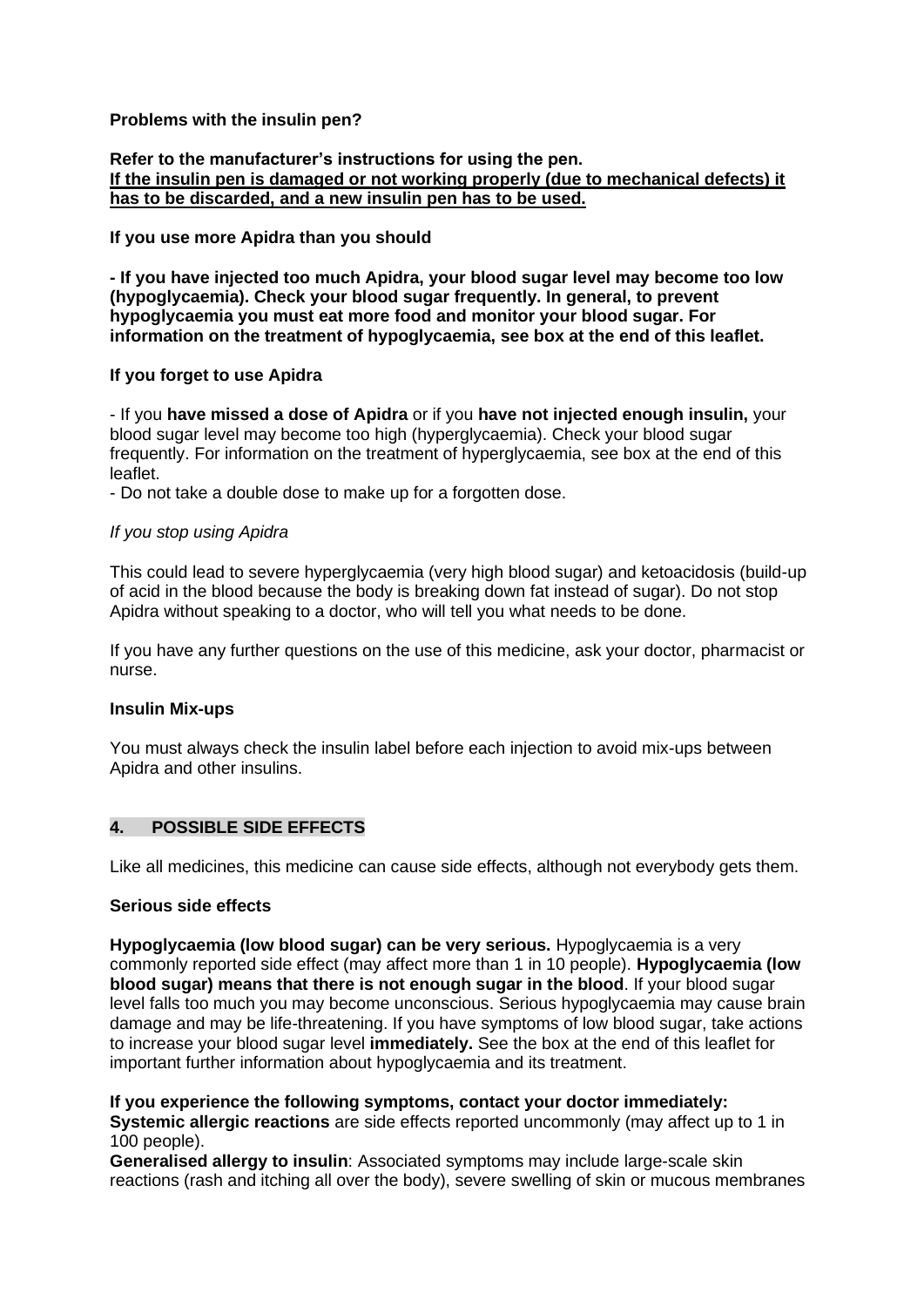(angioedema), shortness of breath, a fall in blood pressure with rapid heartbeat and sweating. These could be symptoms of severe cases of **generalised allergy to insulin, including anaphylactic reaction, which may be life-threatening.**

### **Hyperglycaemia (high blood sugar) means that there is too much sugar in the blood.**

The frequency of hyperglycaemia cannot be estimated. If your blood sugar level is too high, this tells you that you may need more insulin than you have injected. This can be serious if your blood glucose level becomes very high.

For more information on signs and symptoms of hyperglycaemia refer to the box at the end of this leaflet.

### **Other side effects**

• Skin changes at the injection site:

If you inject insulin too often at the same place, the fatty tissue may either shrink (lipoatrophy) or thicken (lipohypertrophy) (*may affect up to 1 in 1,000 people*). Lumps under the skin may also be caused by build-up of a protein called amyloid (cutaneous amyloidosis; how often this occurs is not known). The insulin may not work very well if you inject into a lumpy area. Change the injection site with each injection to help prevent these skin changes.

### **Common reported side effects** (may affect up to 1 in 10 people)

Skin and allergic reactions at the injection site

Reactions at the injection site may occur (such as reddening, unusually intense pain on injection, itching, hives, swelling or inflammation). They can also spread around the injection site. Most minor reactions to insulins usually resolve in a few days to a few weeks.

**Side effects** where the frequency cannot be estimated from the available data

### • **Eye reactions**

A marked change (improvement or worsening) in your blood sugar control can disturb your vision temporarily. If you have proliferative retinopathy (an eye disease related to diabetes) severe hypoglycaemic attacks may cause temporary loss of vision.

# **Reporting of side effects**

If you get any side effects, talk to your doctor, pharmacist or nurse. This includes any possible side effects not listed in this leaflet.

By reporting side effects you can help provide more information on the safety of this medicine.

# **5. HOW TO STORE APIDRA**

Keep this medicine out of the sight and reach of children.

Do not use this medicine after the expiry date, which is stated on the carton and on the label of the cartridge after "EXP". The expiry date refers to the last day of that month.

Unopened cartridges

Store in a refrigerator (2°C-8°C).

Do not freeze.

Do not put Apidra next to the freezer compartment or a freezer pack. Keep the cartridge in the outer carton in order to protect from light.

### In use cartridges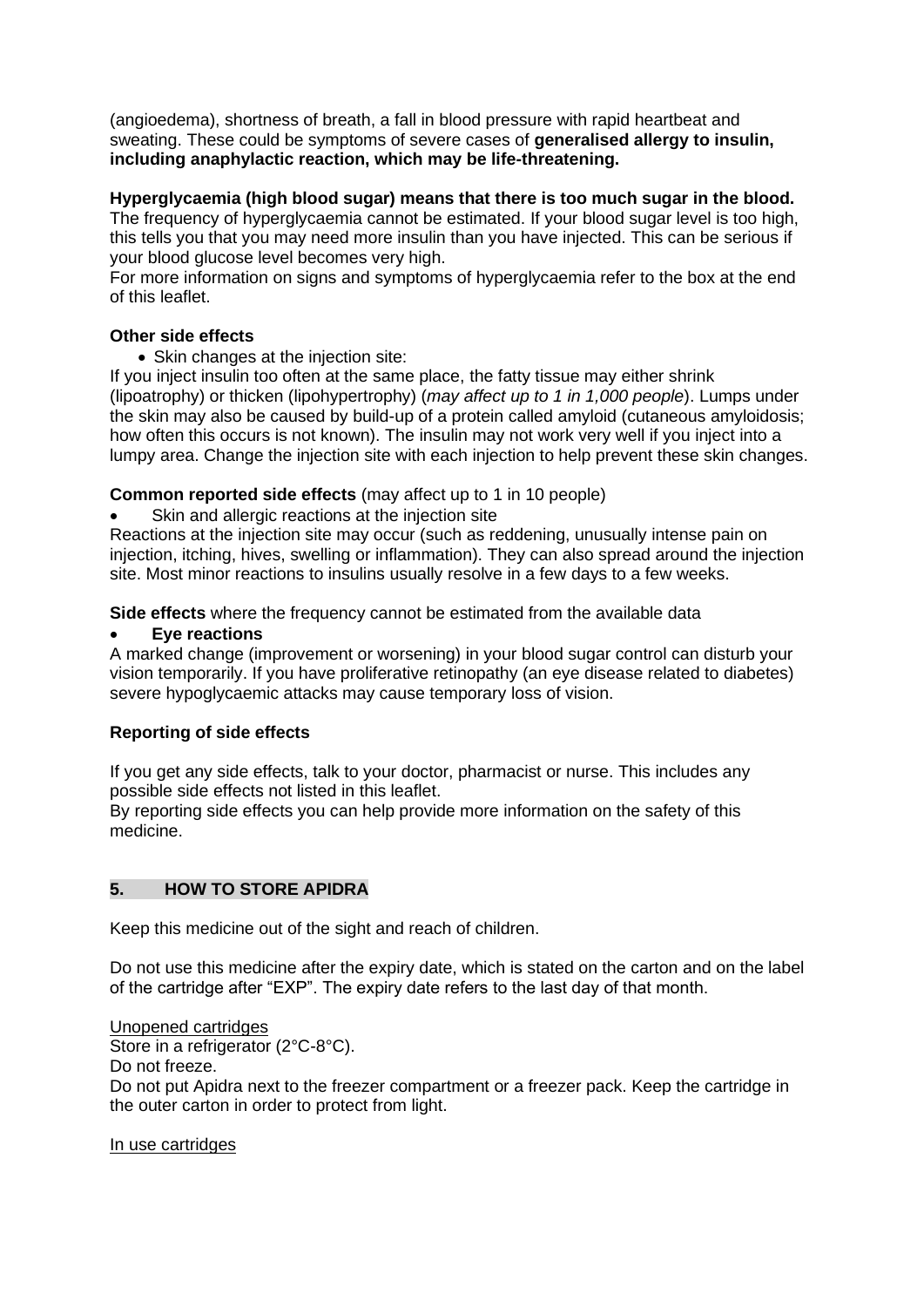Cartridges in use (in the insulin pen) may be stored for a maximum of 4 weeks below 25°C, away from direct heat or direct light and must not be stored in a refrigerator. Do not use it after this time period.

Do not use this medicine if it does not appear clear and colourless.

Do not throw away any medicines via wastewater or household waste. Ask your pharmacist how to throw away medicines you no longer use. These measures will help protect the environment.

### **6. CONTENTS OF THE PACK AND OTHER INFORMATION**

#### **What Apidra contains**

- − The active substance is insulin glulisine. Each ml of the solution contains 100 Units of insulin glulisine (equivalent to 3.49 mg). Each cartridge contains 3 ml of solution for injection, equivalent to 300 Units.
- − The other ingredients are: metacresol (see section 2 under "Apidra contains metacresol"), sodium chloride (see section 2 under "Important information about some of the ingredients of Apidra"), trometamol, polysorbate 20, concentrated hydrochloric acid, sodium hydroxide, water for injections

#### **What Apidra looks like and contents of the pack**

Apidra 100 Units/ml solution for injection in a cartridge is a clear, colourless, aqueous solution with no particles visible.

Each cartridge contains 3 ml solution (300 Units). Packs of 1, 3, 4, 5, 6, 8, 9 and 10 cartridges are available. Not all pack sizes may be marketed.

### **Marketing Authorisation Holder and Manufacturer**

Sanofi-Aventis Deutschland GmbH D-65926 Frankfurt am Main Germany.

**This leaflet was last revised in August 2020.**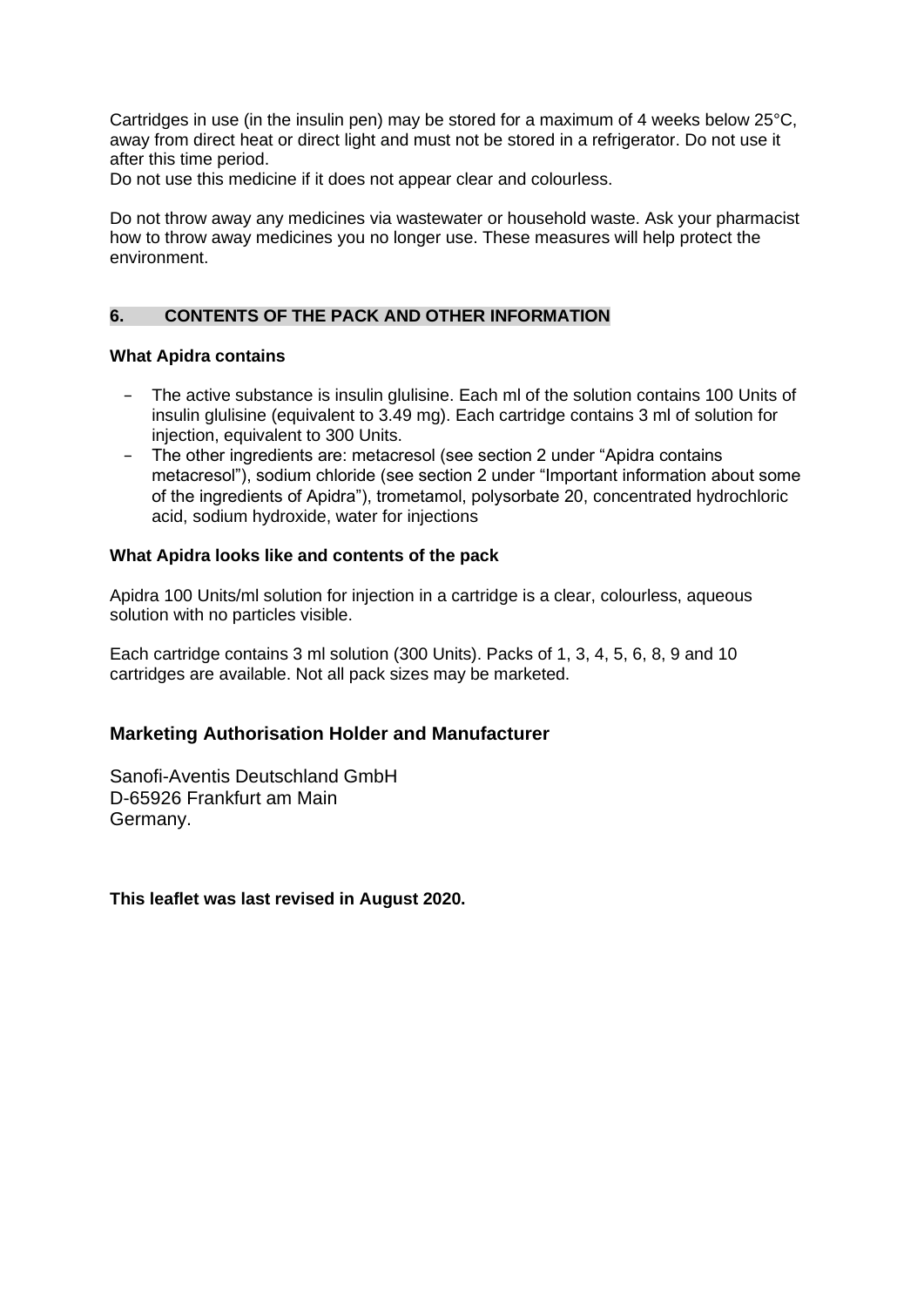# **HYPERGLYCAEMIA AND HYPOGLYCAEMIA**

**Always carry some sugar (at least 20 grams) with you. Carry some information with you to show you are a person with diabetes.**

# **HYPERGLYCAEMIA (high blood sugar levels)**

**If your blood sugar is too high (hyperglycaemia), you may not have injected enough insulin.**

# **Why does hyperglycaemia occur?**

Examples include:

- you have not injected your insulin or not injected enough, or if it has become less effective, for example through incorrect storage,
- you are doing less exercise than usual, you are under stress (emotional distress, excitement), or you have an injury, operation, infection or fever,
- you are taking or have taken certain other medicines (see section 2, "Other medicines and Apidra").

# **Warning symptoms of hyperglycaemia**

Thirst, increased need to urinate, tiredness, dry skin, reddening of the face, loss of appetite, low blood pressure, fast heart beat, and glucose and ketone bodies in urine. Stomach pain, fast and deep breathing, sleepiness or even loss of consciousness may be signs of a serious condition (ketoacidosis) resulting from lack of insulin.

# **What should you do if you experience hyperglycaemia?**

**Test your blood sugar level and your urine for ketones as soon as any of the above symptoms occur**. Severe hyperglycaemia or ketoacidosis must always be treated by a doctor, normally in a hospital.

# **HYPOGLYCAEMIA (low blood sugar levels)**

If your blood sugar level falls too much you may become unconscious. Serious hypoglycaemia may cause a heart attack or brain damage and may be life-threatening. You normally should be able to recognise when your blood sugar is falling too much so that you can take the right actions.

# **Why does hypoglycaemia occur?**

Examples include:

- you inject too much insulin,
- you miss meals or delay them,
- you do not eat enough, or eat food containing less carbohydrate than normal (sugar and

substances similar to sugar are called carbohydrates; however, artificial sweeteners are **NOT** 

- carbohydrates),
- you lose carbohydrates due to vomiting or diarrhoea,
- you drink alcohol, particularly if you are not eating much,
- you are doing more exercise than usual or a different type of physical activity,
- you are recovering from an injury or operation or other stress,
- you are recovering from an illness or from fever,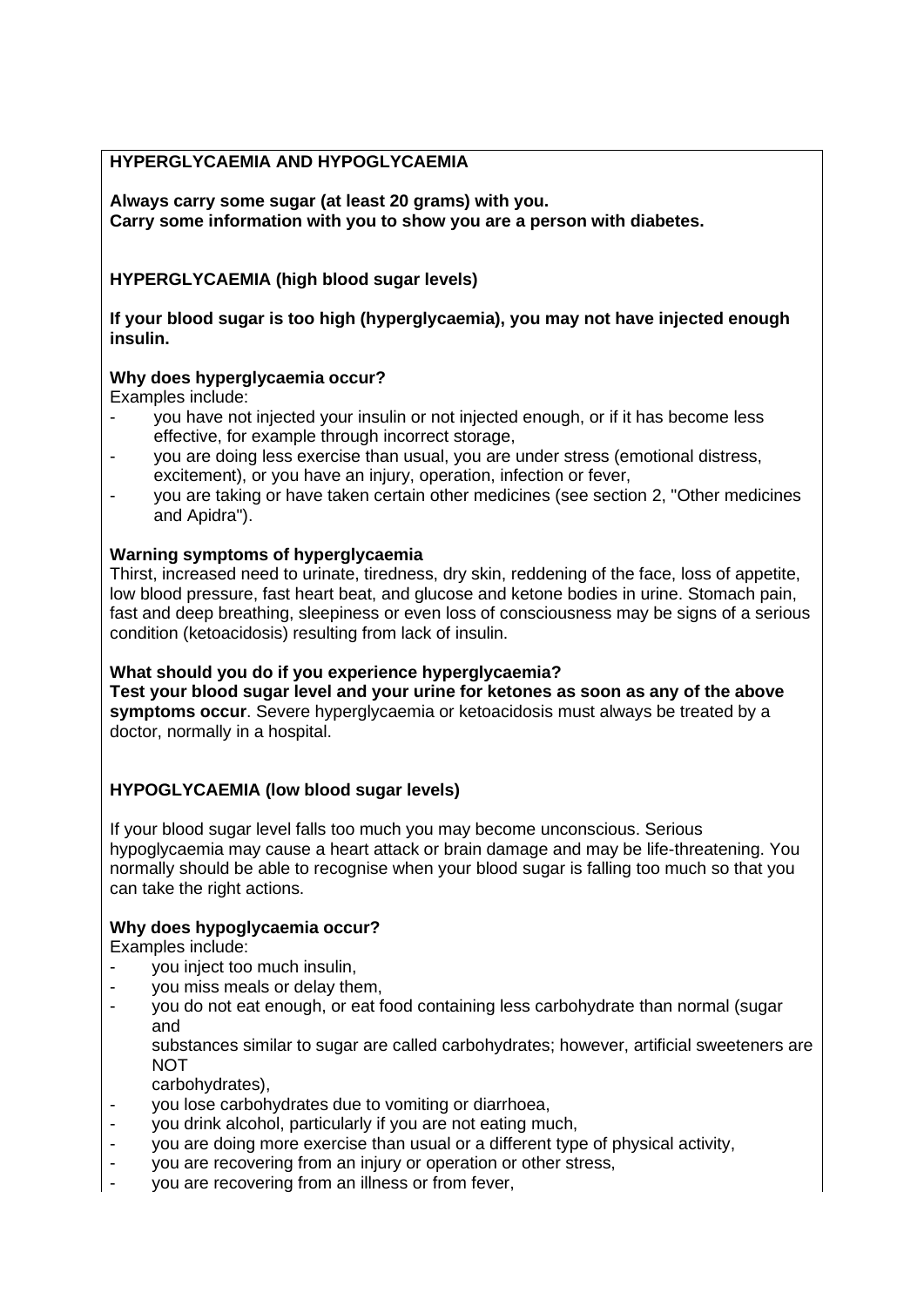you are taking or have stopped taking certain other medicines (see section 2, "Other medicines and Apidra").

# **Hypoglycaemia is also more likely to occur if:**

- you have just begun insulin treatment or changed to another insulin preparation,
- your blood sugar levels are almost normal or are unstable,
- you change the area of skin where you inject insulin (for example from the thigh to the upper arm),
- you suffer from severe kidney or liver disease, or some other disease such as hypothyroidism.

### **Warning symptoms of hypoglycaemia**

- In your body

Examples of symptoms that tell you that your blood sugar level is falling too much or too fast: sweating, clammy skin, anxiety, fast heart beat, high blood pressure, palpitations and irregular heartbeat. These symptoms often develop before the symptoms of a low sugar level in the brain.

- In your brain

Examples of symptoms that indicate a low sugar level in the brain: headaches, intense hunger, nausea, vomiting, tiredness, sleepiness, sleep disturbances, restlessness, aggressive behaviour, lapses in

concentration, impaired reactions, depression, confusion, speech disturbances (sometimes total loss of speech), visual disorders, trembling, paralysis, tingling sensations (paraesthesia), numbness and tingling sensations in the area of the mouth, dizziness, loss of self-control, inability to look after yourself, convulsions and loss of consciousness.

The first symptoms which alert you to hypoglycaemia ("warning symptoms") may change, be weaker or may be missing altogether if:

- you are elderly,
- you have had diabetes for a long time,
- you suffer from a certain type of nervous disease (diabetic autonomic neuropathy),
- you have recently suffered hypoglycaemia (for example the day before) or if it develops slowly,
- you have almost normal or, at least, greatly improved blood sugar levels,
- you are taking or have taken certain other medicines (see section 2, "Other medicines and Apidra").

In such a case, you may develop severe hypoglycaemia (and even faint) before you are aware of the problem. Be familiar with your warning symptoms. If necessary, more frequent blood sugar testing can help to identify mild hypoglycaemic episodes that may otherwise be overlooked. If you are not confident about recognising your warning symptoms, avoid situations (such as driving a car) in which you or others would be put at risk by hypoglycaemia.

# **What should you do if you experience hypoglycaemia?**

1. Do not inject insulin. Immediately take about 10 to 20 g sugar, such as glucose, sugar cubes or a sugar-sweetened beverage. Caution: Artificial sweeteners and foods with artificial sweeteners (such as diet drinks) are of no help in treating hypoglycaemia.

2. Then eat something that has a long-acting effect in raising your blood sugar (such as bread or pasta). Your doctor or nurse should have discussed this with you previously.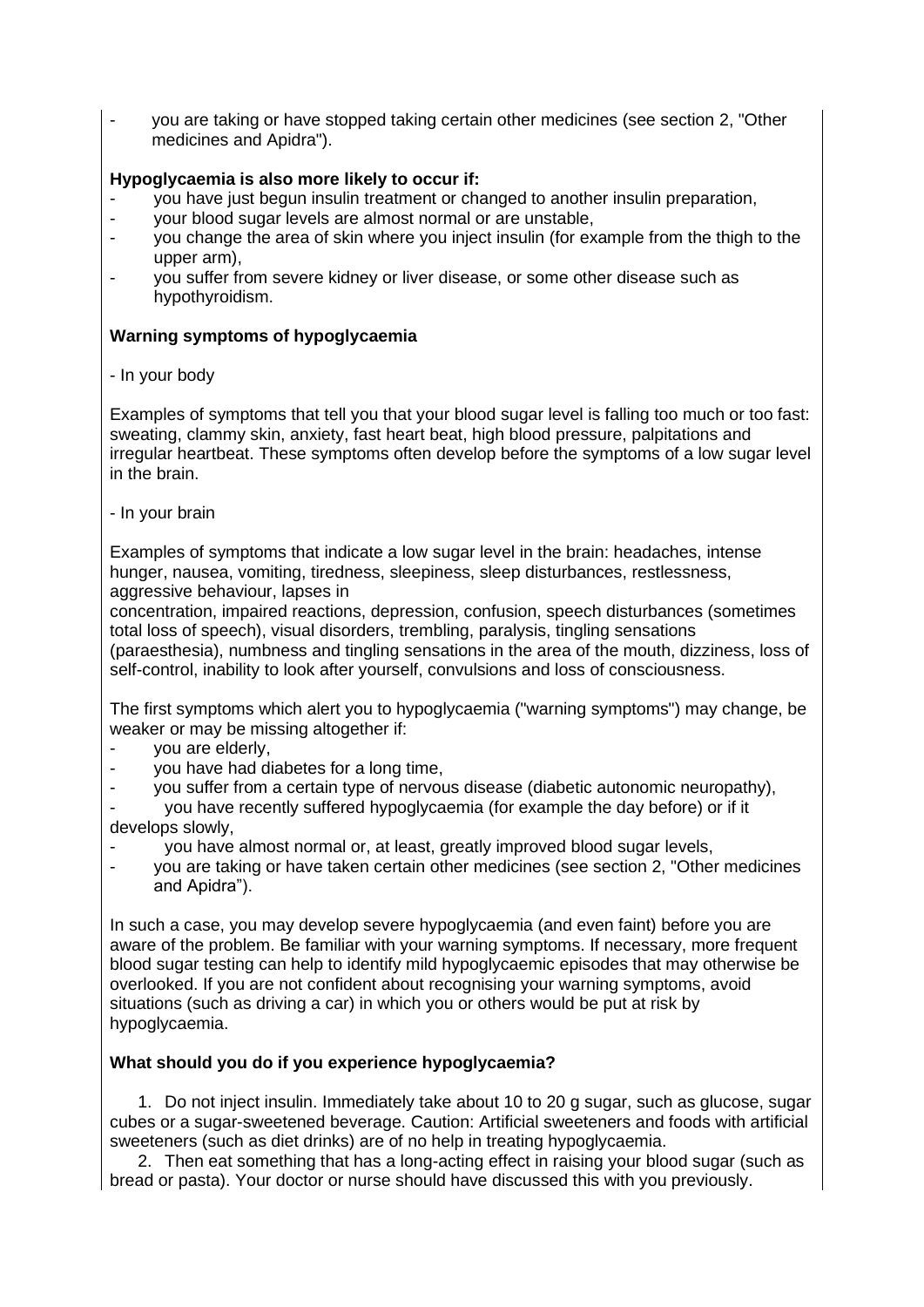- 3. If the hypoglycaemia comes back again take another 10 to 20 g sugar.
- 4. Speak to a doctor immediately if you are not able to control the hypoglycaemia or if it recurs.

Tell your relatives, friends and close colleagues the following:

If you are not able to swallow or if you are unconscious, you will require an injection of glucose or glucagon (a medicine which increases blood sugar). These injections are justified even if it is not certain that you have hypoglycaemia.

It is advisable to test your blood sugar immediately after taking glucose to check that you really have hypoglycaemia.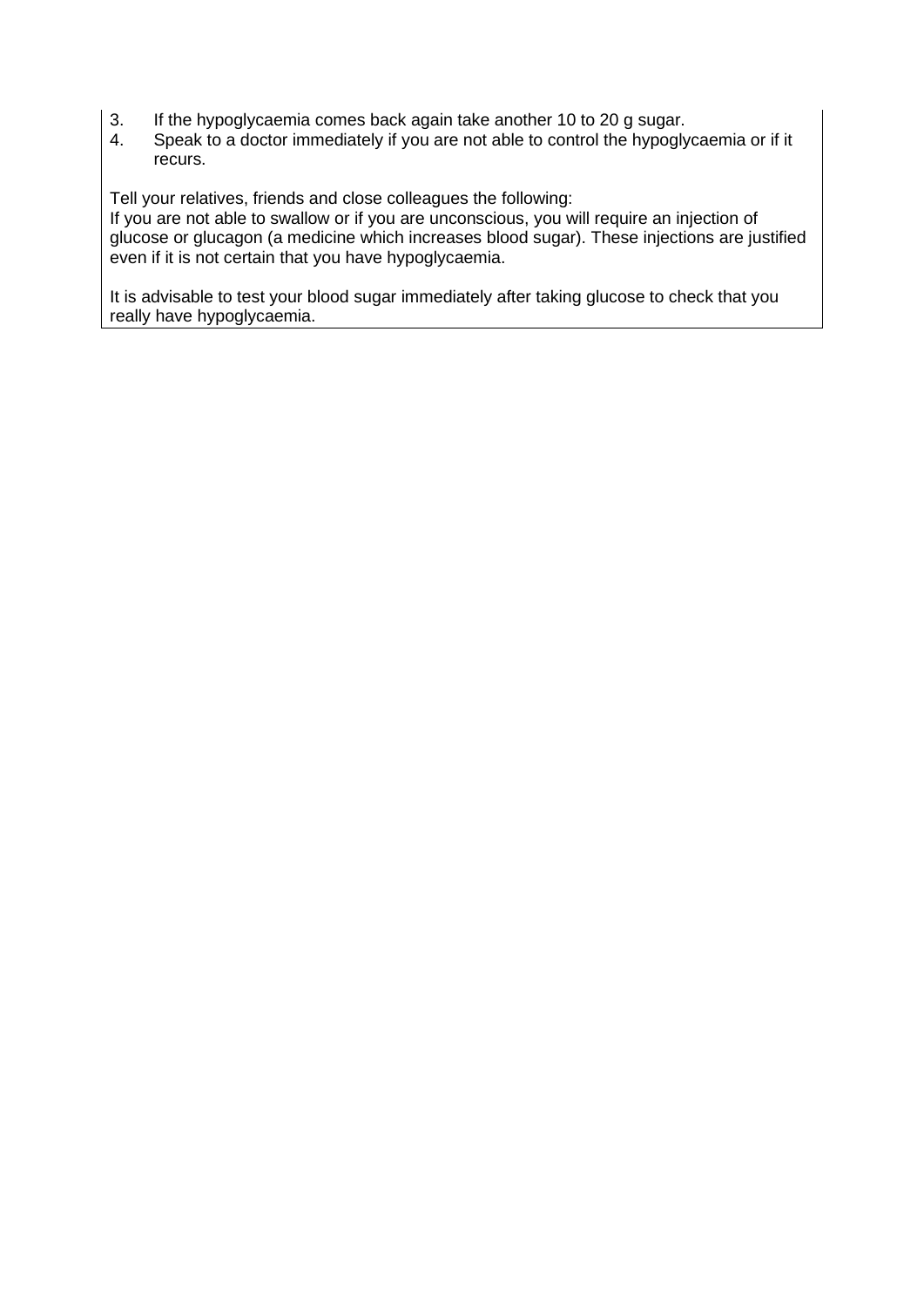**نشرة دوائيّة: معلومات للمستعمل**

**<sup>R</sup>Apidra 100 وحدة/مل محلول للحقن في خرطوشة <sup>R</sup> أبيدرا** أنسولين غلوليزين

**استعمال هذا الدواء ألنّها تحتوي على معلومات مه ّم التعليمات الستعمال الرجاء قراءة كامل هذه النشرة بعناية قبل ة لك. قلم األنسولين مز ّودة مع قلم األنسولين الخاص بك. إرجع إليها قبل استعمال دوائك.**  - إحتفظ بهذه النشرة فقد تحتاج إلى قراءتها مجددا.ً - إذا كان لديك أسئلة أخرى، إسأل الطبيب أو الصيدلي أو الممرضة. - لقد وُصف هذا الدواء لك أنت فقط. لا تعطه أبداً إلى شخص آخر حتّى إذا كانت عوارض مرضه مماثلة لعوارض مر ضك لأنّه قد يؤذيه.

- في حال أصبت بأيّ تأثير ات جانبيّة، تحدّث إلى الطبيب أو الصيدلي أو الممرّضة، ويتضمّن هذا أيّ تأثير ات جانبيّة محتملة غير مذكورة في هذه النشرة. راجع القسم .4

**ماذا تحتوي هذه النشرة**

- .1 ما هو أبيدرا وما هي دواعي استعماله .2 ما هي المعلومات الواجب معرفتها قبل استعمال أبيدرا .3 كيف يُستعمل أبيدرا .4 ما هي التأثيرات الجانبية المحتملة .5 كيف يُحفظ أبيدرا
	- .6 محتويات العلبة ومعلومات أخرى

**.1 ما هو أبيدرا وما هي دواعي استعماله**

أبيدرا هو دواء مضاد للسكري يُستعمل لتخفيض معدّل السكر العالي في الدم لدى المرضى الذين يعانون من داء السكري؛ يمكن أن يُعطى أبيدرا للبالغين والمراهقين واألطفال في السادسة من العمر وأكثر. داء السكري هو مرض ال يفرز فيه جسمك ما يكفي من الأنسولين للتحكّم بمعدل السكر في الدم.

إنّه مصنوع بالتكنولوجيا الأحيائيّة. يتمتّع أبيدرا ببداية فعل سريعة تتراوح بين 10 و20 دقيقة وبفعل قصير الأمد يبلغ 4 ساعات تقريًبا.

**.2 ما هي المعلومات الواجب معرفتها قبل استعمال أبيدرا**

**موانع االستعمال**

**ال تستعمل أبيدرا**

- إن كان لديك حساسية تجاه األنسولين غلوليزين أو تجاه أحد مكّونات هذا الدواء األخرى )المذكورة في القسم 6(.
- إذا كان معدّل السكر في دمك منخفضاً جداً (نقص سكّر الدم). إتبع الإرشادات المتعلّقة بنقص سكّر الدم (ر اجع الإطار في أ نهاية هذه النشر ة).

**تحذيرات واحتياطات**

أبيدر ا في خر اطيش مناسب فقط للحقن تحت الجلد تمامًا باستعمال قلم قابل لإعادة الاستعمال (راجع القسم 3 أيضًا). تحدّث إلى طبيبك إذا كنت تحتاج إلى حقن الأنسولين بطريقة أخرى.

تحدّث إلى الطبيب أو إلى الصيدليّ أو إلى الممرّضة قبل استعمال أبيدر ا.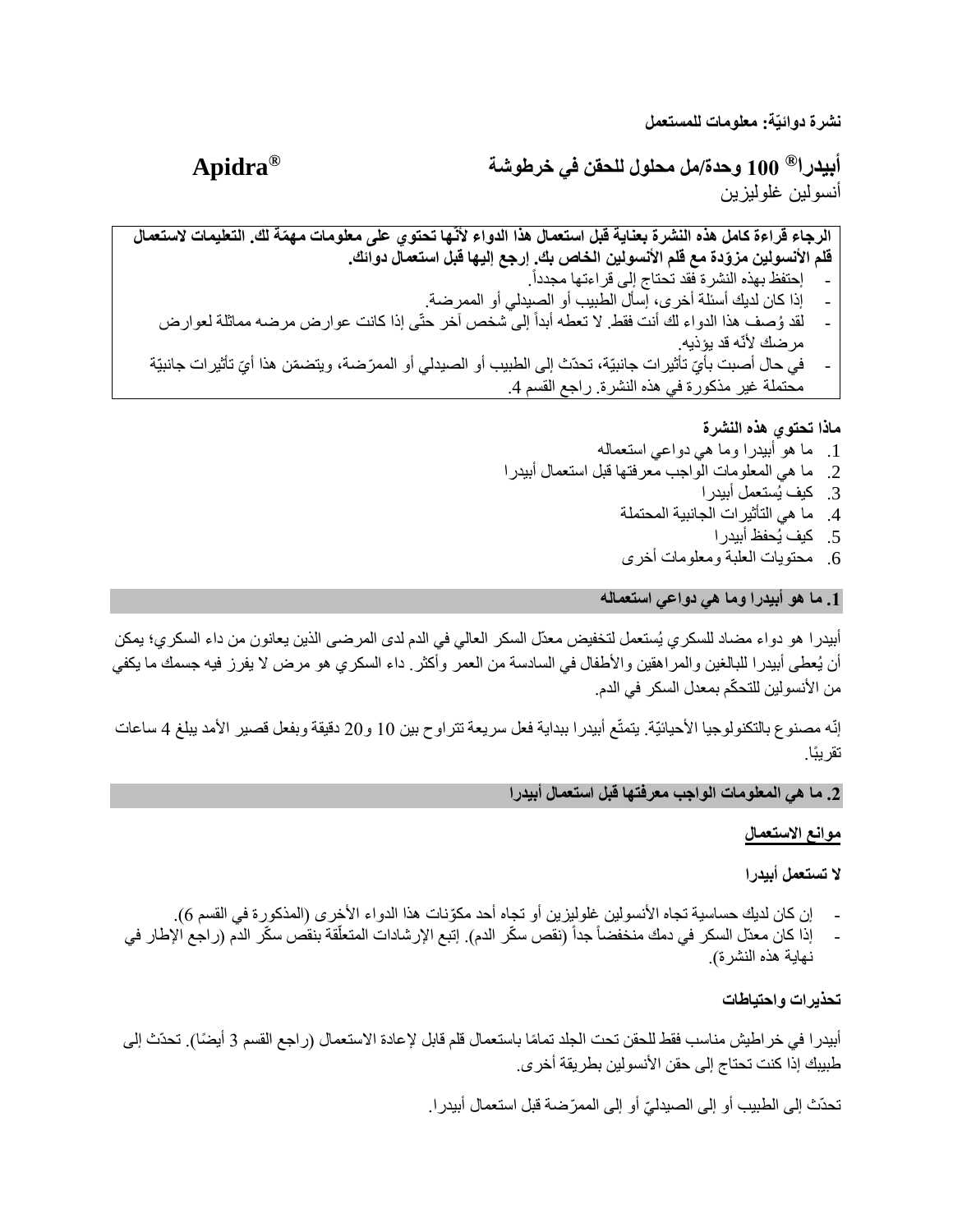الرجاء أن تتقيّد بدقة بالتعليمات المتعلقة بمقدار الجرعة والمراقبة (فحوصات الدم) والنظام الغذائي والنشاط الجسدي (العمل البدني والتمارين الرياضية) كما ناقشت ذلك مع طبيبك.

المجموعات الخاصة من المرضى

إذا كنت تعاني من مشاكل في الكبد أو الكليتين، تحدّث إلى طبيبك ألنّك قد تحتاج إلى جرعة أدنى.

ما من معلومات سريرية كافية حول استعمال أبيدرا لدى الأطفال ما دون السادسة من العمر.

#### تغيّر الجلد في موقع الحقن

يجب تغيير موقع الحقن لمنع تغيّر الجلد مثل تشكّل كتل تحت الجلد. قد لا يعطي الأنسولين مفعوله كما يجب إذا حقنته في منطقة تشكل الكتل (راجع كيف يستعمل أبيدرا). اتّصل بالطبيب إذا كنت تحقن حاليًّا في منطقة تتشكل فيها الكتل قبل أن تبدأ بالحقن في منطقة مختلفة. قد يطلب منك الطبيب مراقبة السكر في دمك بدقّة وتعديل جرعة الأنسولين أو جرعة الأدوية المضادة للسكّري الأخر ي.

#### السفر

قبل أن تسافر، إستشر طبيبك. قد تحتاج إلى التحدث عن توافر الأنسولين الذي تستعمله في البلد الذي تزوره،

- التزّود باألنسولين، باإلبر، إلخ،
- الطريقة الصحيحة لحفظ األنسولين خالل السفر،
	- توقيت الوجبات وأخذ األنسولين خالل السفر،
- التأثيرات الممكنة الناتجة عن التغيير إلى مناطق زمنية مختلفة،
- المخاطر الصحية المحتملة الجديدة في البلدان التي ستزورها،
- ما الذي عليك فعله في الحاالت الطارئة عندما تشعر بتو ّعك أو عندما تصبح مري ًضا.

#### الأمر اض والإصبابات

في الحالات التالية قد تتطلّب إدار ة داء السكر ي الذي تعاني منه عناية إضـافيّة: - إذا كنت مريضاً أو مصاباً بإصابة كبيرة من الممكن أن يرتفع معدّل السكر في دمك (فرط سكر الدم). إذا كنت لا تتناول كمية كافية من الطعام، قد ينخفض معدل السكر في دمك كثيراً (نقص سكر الدم). ستحتاج إلى طبيب في أكثرية الحاالت. **إحرص على االتصال بالطبيب باكرا** .

إن كنت تعاني من داء السكري من النوع الأوّل (داء السكري المعتمد على الأنسولين)، لا توقف أخذ الأنسولين وتابعه حتى تحصل على كمية كافية من هدرات الكربون. قل دائماً للأشخاص الذين يعتنون بك أو يعالجونك إنك تحتاج إلى الأنسولين.

أصيب بعض المرضى الذين يعانون من داء السكّري من النوع الثاني منذ أمد طويل ومن مرض في القلب أو عانوا من سكتة سابقة وعولجوا بالبيوغليتازون واألنسولين، بفشل القلب. أعلم الطبيب في أسرع وقت ممكن إذا أصبت بعوارض فشل القلب مثل ضيق نفس غير اعتيادي أو زيادة سريعة في الوزن أو تورّم موضعي (أوديما).

# **أدوية أخرى وأبيدرا**

يسبّب بعض الأدوية تغييرًا في معدل سكر الدم (انخفاض أو ارتفاع أو الاثنان معًا حسب الحالة). في كل حالة، قد يكون من الضروري ضبط جر عة الأنسولين الذي تأخذه لتفادي معدلات السكر المرتفعة جدأ أو المنخفضة جداً. فكن حذراً عندما تبدأ بتناول دواء آخر وعندما توقفه كذلك.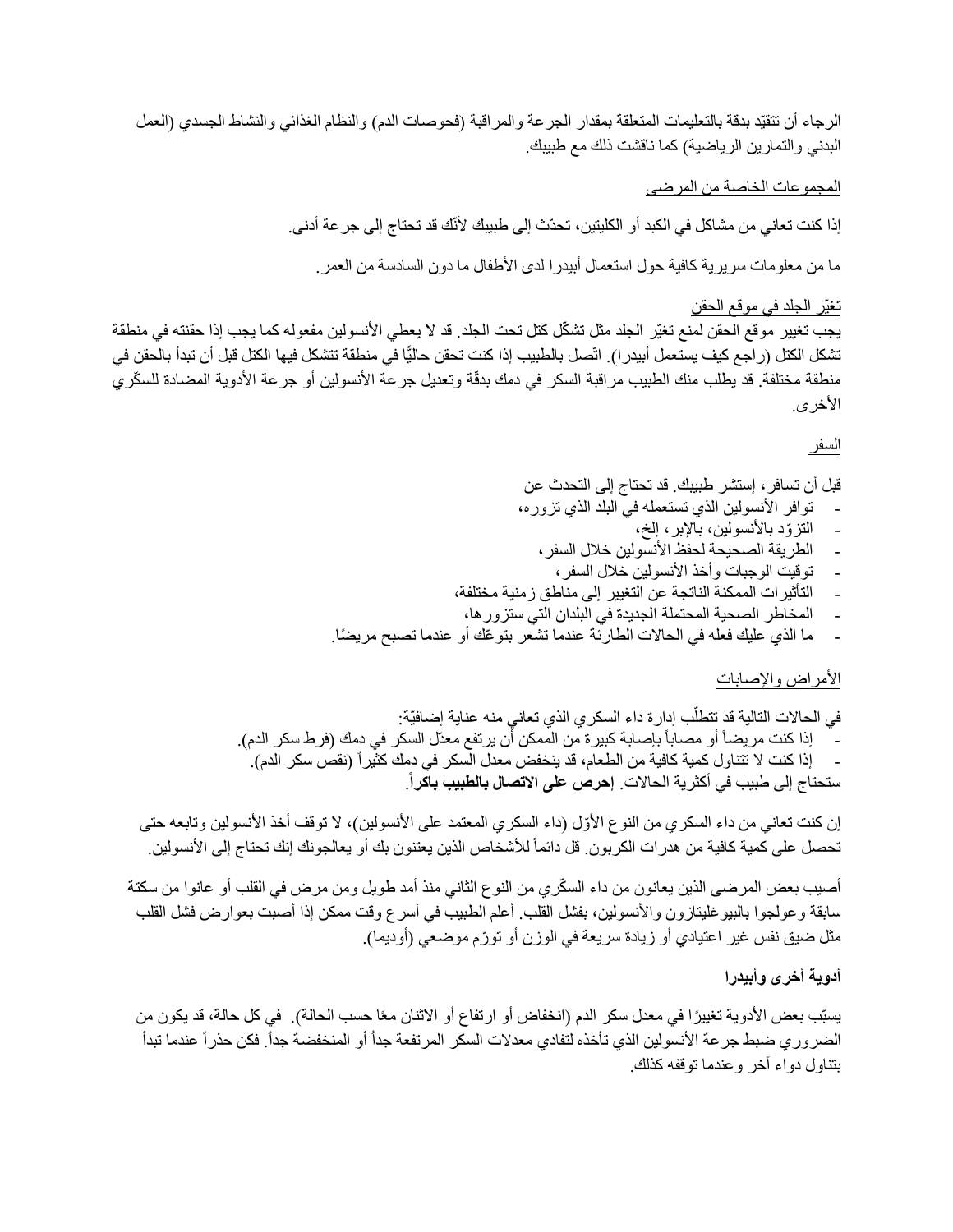أعلم طبيبك أو الصيدلي إذا كنت تتناول أو تناولت مؤخّرًا أو قد تتناول أيّ أدوية أخرى. قبل أن تتناول أيّ دواء، اسأل طبيبك إن كان يمكن أن يؤثّر هذا الدواء على معدل السكر في دمك و عن أيّ إجر اء عليك اتخاذه، في حال وجوده.

الأدوية التي قد تسبب انخفاضاً في معدل السكر في دمك (نقص سكّر الدم) تتضمّن:

- كافة األدوية األخرى لعالج السكري، - مثبطات األنزيم المحّول لألنجيوتنسين )التي تُستعمل لعالج بعض مشاكل القلب أو ضغط الدم المرتفع(، - الديزوبيراميد )الذي يُستعمل لعالج بعض مشاكل القلب(، - الفليوكسيتين )الذي يُستعمل لعالج االكتئاب(، - الفيبرات )الذي يُستعمل لتخفيض المستويات العالية من شحوم الدم(، - مثبّطات األكسيداز األحادي األمين )التي تُستعمل لعالج االكتئاب(، - البنتوكسيفيلين والبروبوكسيفين والساليسيالت )مثل األسبيرين المستعمل لتخفيف األلم وتخفيض الح ّمى(، - المضادات الحيويّة من السلفوناميد. ارتفاعا في معدل السكر في دمك )فرط سكر الدم( تتض ّمن: ً األدوية التي قد تسبب - الستيرويدات القشريّة )مثل "الكورتيزون" الذي يُستعمل لعالج االلتهاب(، - الدانازول )دواء يعمل على اإلباضة(، - الديازوكسيد )الذي يُستعمل لعالج ضغط الدم المرتفع(، - مدّرات البول )التي تُستعمل لعالج ضغط الدم المرتفع أو احتباس السوائل المفرط(، - الغلوكاغون )هورمون البنكرياس المستعمل لعالج نقص س ّكر الدم الحاد(، - اإليزونيازيد )الذي يُستعمل لعالج الس ّل(، في حبة منع الحمل(، - االستروجين والبروجستوجين )مثالً - مشتقات الفينوثيازين )التي تُستعمل لعالج االضطرابات النفسيّة(، - السوماتروبين )هرمون النمّو(، - دات الوديّة المقل إيبينفرين ]أدرينالين[ أو سالبوتامول أو تربوتالين المستعمل لعالج الربو(، ّ )مثالً - الهورمونات الدرقية )التي تُستعمل لعالج اضطرابات الغدّة الدرقيّة(، - مثبّطات البروتياز )التي تُستعمل لعالج فيروس نقص المناعة البشري(، - األدوية المضادة للذهان الالنمطيّة )مثل األولنزبين والكلوزابين(. قد ينخفض معدّل السكر في دمك أو يرتفع إذا أخذت:

- حاصرات البيتا )التي تُستعمل لعالج ضغط الدم المرتفع(،

- **-** الكلونيدين )الذي يُستعمل لعالج ضغط الدم المرتفع(،
- **-** أمالح الليثيوم )التي تُستعمل لعالج االضطرابات النفسيّة(.

قد يسبب البنتاميدين (الذي يُستعمل لعلاج بعض حالات العدوى مثل الطفيليّات) نقص سكر الدم وقد يتبعه أحياناً فرط سكر الدم.

֖֖֖֖֖֖֖֖֖֧֚֚֚֚֚֚֚֚֚֚֚֚֚֚֚֚֚֡֝<u>֓</u> إن حاصرات البيتا كالمقلّدات الوديّة الأخرى (مثل الكلونيدين والغوانيثيدين والرزربين) قد تضعف عوارض التحذير الأولى التي تساعدك على التعرّف إلى نقص سكر الدم أو قد تخمدها تماماً.

إن لم تكن واثقاً مما إذا كنت تتناول أحد هذه الأدوية أو لا، إسأل طبيبك أو الصيدلي.

**إستعمال أبيدرا مع الكحول**

قد ترتفع معدّلات سكّر الدم لديك أو قد تنخفض إذا شربت الكحول.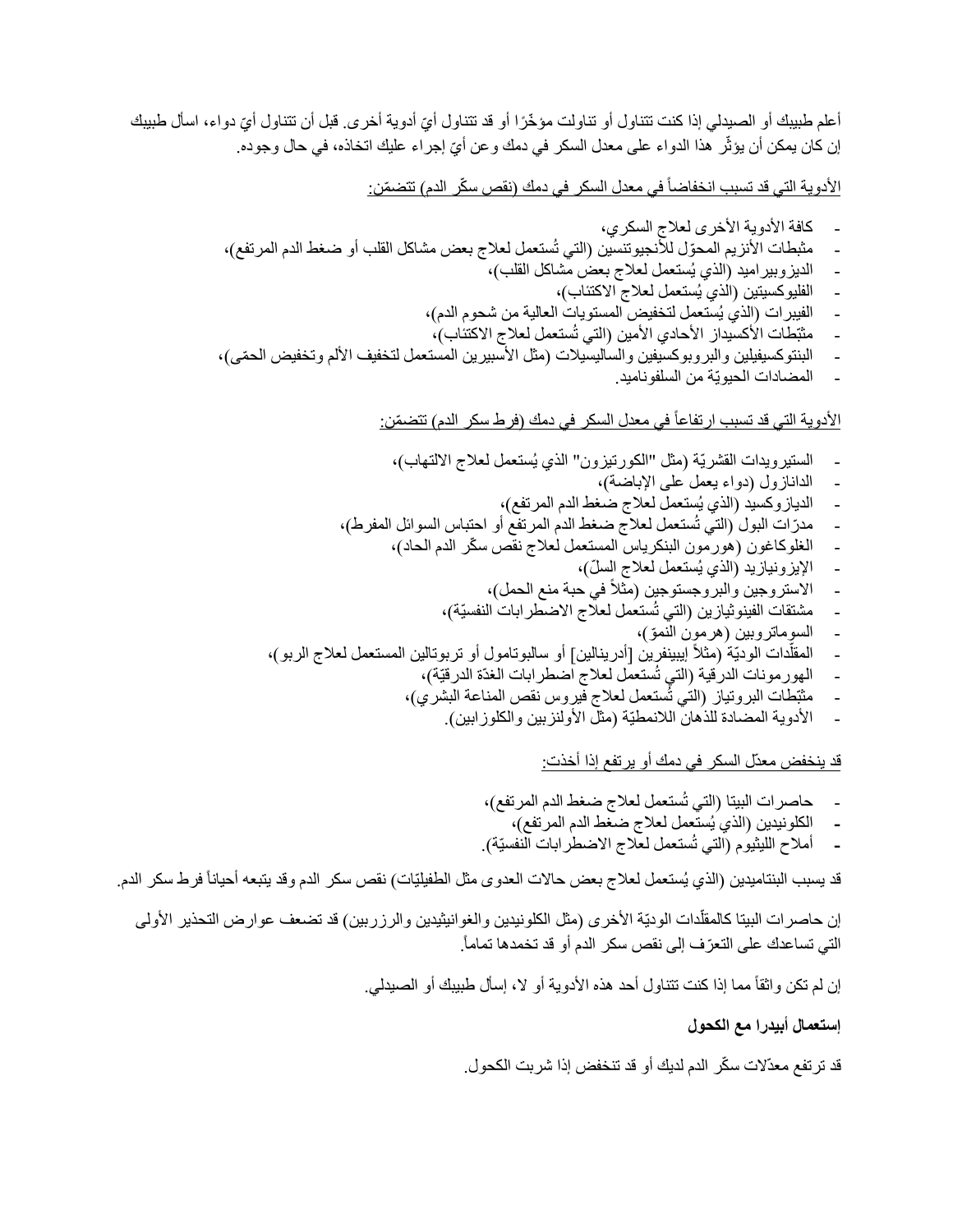**الحمل واإلرضاع** إذا كنتِ حاملاً أو مرضعة أو كنتِ تعتقدين نفسك حاملاً أو كنتِ تتوين الحمل، استشير ي الطبيب أو الصيدلي قبل أخذ هذا الدواء.

أعلمي طبيبك إن كنت تنوين الحمل أو إن كنت حاملاً. قد يكون من الضروري تغيير جرعة الأنسولين التي تأخذينها خلال الحمل وبعد الولادة. إن التحكّم الدقيق بداء السكري الذي تعانين منه والوقاية من نقص سكر الدم مهمّان لصحة طفلك.

ولكن ما من بيانات أو ثمّة بيانات محدودة حول استعمال أبيدرا لدى الحوامل.

إذا كنت تر ضعين، استشير ي طبيبك لأنك قد تحتاجين إلى تعديل في جر عات الأنسولين ونظامك الغذائي.

**القيادة واستعمال اآلالت** إن قدرتك على التركيز أو التفاعل قد تضعف إذا:

تعرّضت لنقص سكّر الدم (انخفاض معدّلات سكر الدم)، - تعرّضت لفرط سكّر الدم (ارتفاع معدّلات سكر الدم).

الرجاء أن تبقي هذه المشكلة الممكنة في ذهنك في الحالات كافة التي قد تعرّض فيها نفسك والأخرين للخطر (مثلاً قيادة سيارة أو تشغيل أليات).

يجب عليك االتصال بطبيبك لتسأله ما إذا كان من غير المستحسن أن تقود في حال:

- كنت تتعّرض لنوبات متكررة من نقص سكر الدم،
- كانت إشارات التحذير الأولى التي تساعدك على التعرّف إلى نقص سكّر الدم محدودة أو غائبة.

## **معلومات مه ّمة حول بعض مكّونات أبيدرا**

يحتوي هذا الدواء على أقلّ من ملمول واحد (23 ملغ) من الصوديوم في الجرعة الواحدة أيّ أنّه "خال من الصوديوم" أساسًا.

### **يحتوي أبيدرا على الميتاكريزول**

يحتوي أبيدرا على الميتاكريزول الذي قد يسبب ارتكاسات تحسسيّة.

#### **.3 كيف يُستعمل أبيدرا**

### **الجرعة**

استعمل هذا الدواء دائمًا حسب تعليمات طبيبك تمامًا. إسأل الطبيب أو الصبدلي إذا لم تكن متأكّدًا.

استناداً إلى أسلوب حياتك وإلى نتائج فحوصات معدل السكر (الغلوكوز) في دمك واستعمالك السابق للأنسولين، سيحدد طبيبك كمية أبيدرا التي ستحتاج إليها.

إن أبيدرا هو أنسولين قصير الفعل. قد يصف لك الطبيب استعماله بالتزامن مع أنسولين متو ّسط أو طويل الفعل أو مع أنسولين قاعدي أو مع أقراص تُستعمل لعلاج معدلات سكّر الدم المرتفعة.

إذا انتقلت من أنسولين آخر إلى الأنسولين غلوليزين، قد يكون من الضرور يّ أن يعدّل الطبيب جرعتك.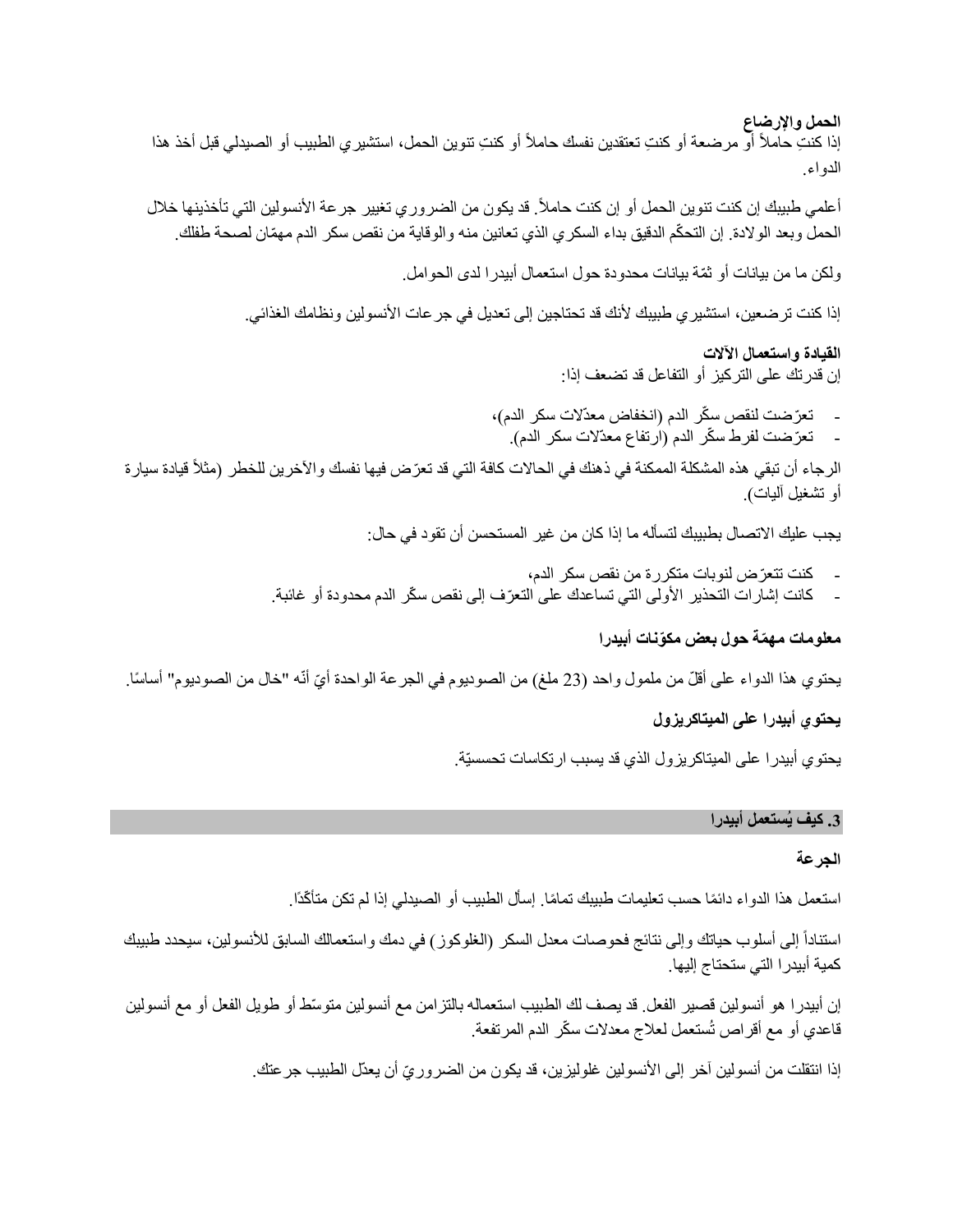قد تؤثّر عوامل كثير ة على معدل السكر ٍ في دمك. يجب عليك أن تعرف هذه العوامل لكي تكون قادر أ علي التصرّ ف بطر يقة صحيحة حيال التغييرات في معدل السكر في دمك وتفادي ارتفاعه أو انخفاضه كثيرا.ً راجع اإلطار في آخر هذه النشرة للمزيد من المعلومات.

## **طريقة االستعمال**

يُحقن أبيدرا تحت الجلد.

سوف يعيّن لك طبيبك المنطقة الجلديّة التّي يجب أن تحقن أبيدرا فيها. يمكن حقن أبيدرا في الجدار البطني أو في الفخذ أو في الذراع العلوي أو بالتسريب المستمرّ في الجدار البطنيّ. سوف تشعر بالمفعول بسرعة أكبر بعض الشيء إذا حُقن الأنسولين في ֖֖֖֖֖֖֖֖֖֖֖֚֚֚֚֚֚֚֚֚֚֚֚֡֬**֚** بطنك. وكما مع الأنسولينات كلُّها، يجب تغيير مواقع الحقن ومواقع التسريب ضمن منطقة حقن (البطن، الفخذ أو الذراع العلوي) من حقنة إلى أخرى.

### **عدد م ّرات االستعمال**

يجب أخذ أبيدرا قُبيل أو بُعيد الطعام (15-0 دقيقة).

**تعليمات لالستعمال السليم** 

كيفيّة التعامل مع الخراطيش

أبيدر ا في خر اطيش مناسب فقط للحقن تحت الجلد تمامًا باستعمال قلم قابل لإعادة الاستعمال. تحدّث إلى طبيبك إذا كنت تحتاج إلى حقن الأنسولين بطريقة أخرى.

للتأكّد من حصولك على الجر عة الدقيقة، لا ينبغي استعمال خر اطيش أبيدر ا إلاّ مع الأقلام التالية:

- قلم جونيور ستار JuniorSTAR الذي يُعطي جرعات من خطوات من 0.5 وحدة
- أقالم كليكستار ClikSTAR أو تاكتيبن Tactipen أو أوتوبن 24 24 Autopen أو أولستار AllStar أو أولستار برو AllStar PRO التي تعطي كلها جر عات في خطوات من وحدة واحدة. أ

֧֖֖֖֖֖֖֖֖֖֚֚֚֚֚֚֚֚֚֚֚֚֚֝֟֟֓֝֬**֓** قد لا تكون هذه الأقلام كلّها مسوّقة في بلدك.

يجب استعمال القلم حسب التعليمات الواردة في المعلومات التي يزّودها مصنّع الجهاز.

يجب التقيّد بدقّة بتعليمات المصنّع لتحميل الخرطوشة وتعليقها بالإبرة وإعطاء حقنة الأنسولين.

قبل إدخال الخرطوشة في القلم القابل إلعادة االستعمال، يجب حفظ الخرطوشة في حرارة الغرفة لمدّة ساعة إلى ساعتين. أنظر إلى الخرطوشة قبل استعمالها. لا تستعملها إلا إذا كان المحلول صافيًا وعديم اللون ولا يحتوي على جزيئات ظاهرة. ال تر ّج المحلول وال تمزجه قبل االستعمال.

# **العناية الخاصة قبل الحقن**

يجب إز الة فقّاعات الهواء من الخرطوشة قبل الحقن (ر اجع تعليمات استعمال القلم). لا ينبغي إعادة تعبئة الخر اطيش الفارغة. لتفادي حصول أيّ تلوّث، يجب عليك أنت فقط استعمال القلم القابل لإعادة الاستعمال.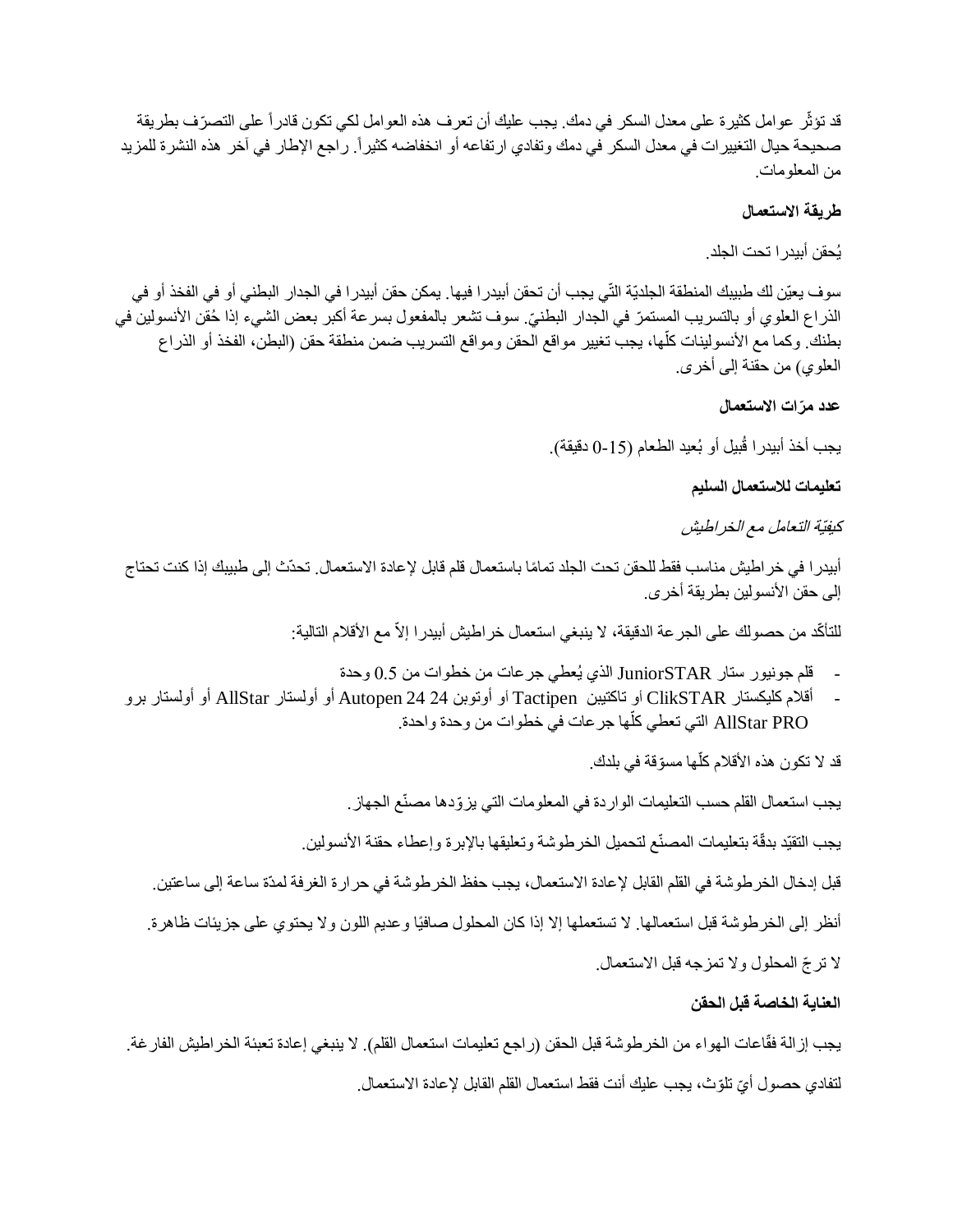**هل تواجه مشاكل مع قلم األنسولين؟**

**راجع تعليمات المصنّع الستعمال القلم.**

إذا كان قلم الأنسولين معطِّلاً أو لا يعمل كما يجب (بسبب أعطال ميكانيكيّة) يجب رميه، ويجب استعمال قلم أنسولين جديد.

**إذا استعملت كميّة من أبيدرا أكثر من التي عليك استعمالها**

**- إذا حقنت كمية كبيرة من أبيدرا، قد تصاب بانخفاض سكر الدم )نقص س ّكر الدم(. إفحص معّدل السكر في دمك تكرارا . بصورة عامة، لتفادي نقص سكر الدم، يجب عليك أن تأكل أكثر وتراقب معدّل السكر في دمك. للمعلومات حول معالجة نقص سكر الدم، راجع اإلطار في نهاية هذه النشرة.**

**إذا نسيت استعمال أبيدرا**

- إذا **فوّت جرعة من أبيدرا** أو إذا **لم تحقن كميّة كافية من الأنسولين،** قد تصبح نسبة السكّر في دمك مرتفعة جدًا (فرط سكّر الدم). تحقق من نسبة السكّر في دمك بشكل متكرّر . للمعلومات حول علاج فرط سكّر الدم، راجع الإطار في نهاية هذه النشرة.
	- ال تأخذ جرعة مضاعفة للتعويض عن الجرعة التي نسيتها.

**إذا توقفت عن استعمال أبيدرا**

قد يؤدّي هذا إلى إصابتك بفرط حاد في سكّر الدم (معدّل مرتفع جدًّا من سكّر الدم) وبالحماض الكيتوني (تراكم الحمض في الدم لأنّ الجسم يفتّت الشحوم بدل السكّر ). لا تتوقّف عن استعمال أبيدر ا بدون استشارة الطبيب الذي سيقول لك ما عليك فعله.

إذا كان لديك أيّ أسئلة إضافيّة حول استعمال هذا الدواء، إطرحها على الطبيب أو الصيدلي أو الممرّضة.

#### الخلط بي*ن* الأنسو لينات

يجب عليك دائمًا التحقق من لصـاقة الأنسولين قبل كلّ عمليّة حقن لتفادي الخلط بين أبيدرا وأنسولينات أخر ي.

**.4 ما هي التأثيرات الجانبيّة المحتملة**

مثل كلّ الأدوية، يمكن أن يسبّب هذا الدواء تأثيرات جانبيّة لا تصيب المرضى كلّهم. j

**التأثيرات الجانبيّة الخطيرة**

**نقص سكر الدم (معدّل منخفض للسكر في الدم) <b>يمكن أن يكون خطيرًا جدًا.** نقص سكّر الدم هو تأثير جانبيّ تتمّ الإفادة عنه بشكل شائع )قد يُصيب أكثر من شخص واحد من أصل 10 أشخاص(. **يعني نقص سكّر الدم )انخفاض نسبة السكّر في الدم(**  أ**نّ كميّة السكّر في دمك غير كافية.** إذا انخفضت نسبة السكّر في دمك كثيراً، قد تفقد الوعي. وقد يسبب نقص سكر الدم الحاد ضرراً في الدماغ وقد يهدد الحياة. إذا أُصبت بعوارض نقص سكّر الدم، خذ الإجراءات اللازمة لزيادة مستوى سكر الدم لديك **على الفور**. راجع اإلطار في نهاية هذه النشرة للحصول على المزيد من المعلومات حول نقص س ّكر الدم وعالجه.

**ُصبت بالعوارض التالية، اتصل بطبيبك على الفور: إذا أ**

الارت**كاسات التحسسيّة المجموعيّة** هي تأثير ات جانبيّة نادرة تتمّ الإفادة عنها بصورة غير شائعة (قد تُصيب حتّى شخص واحد من أصل 100 شخص(.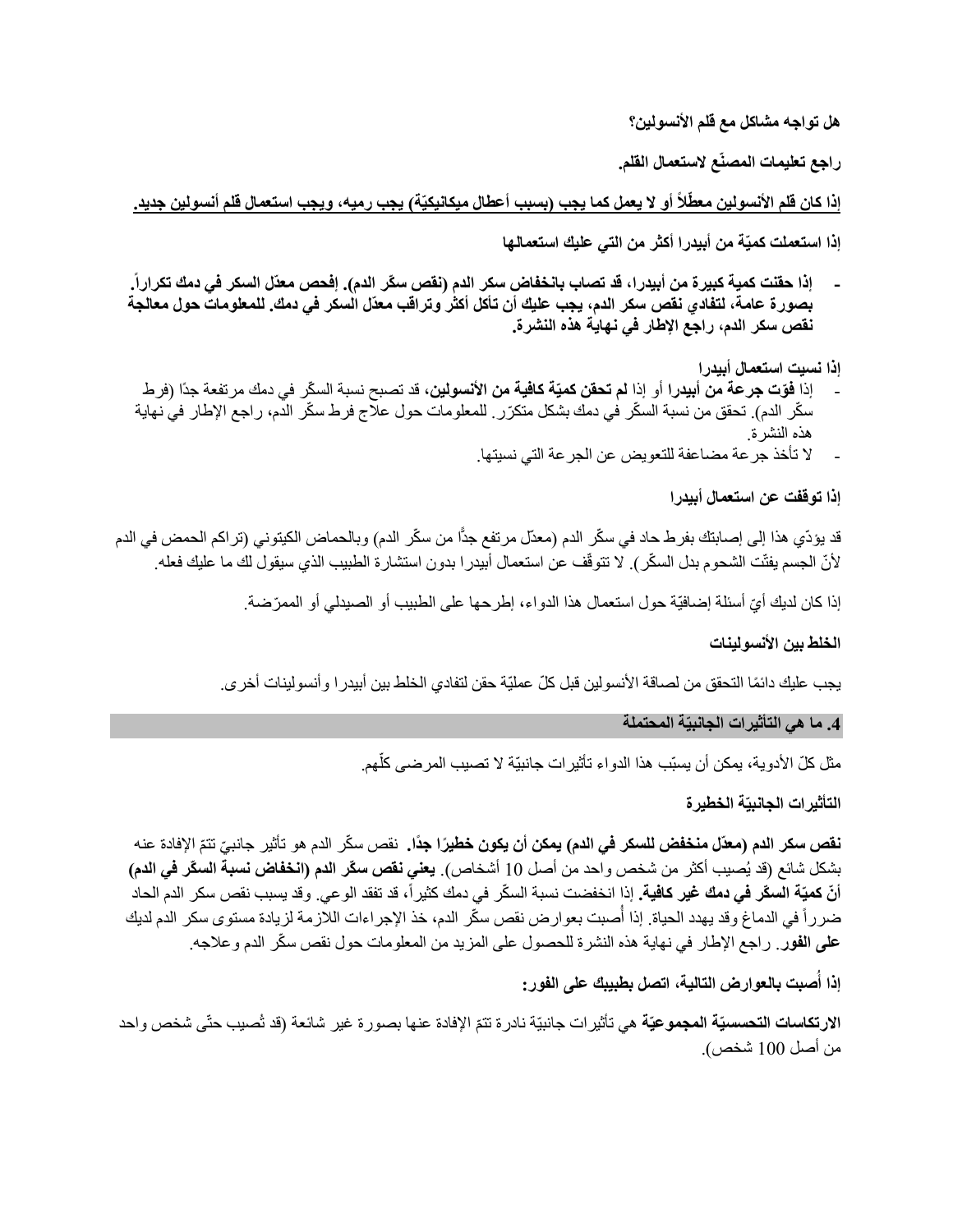ا**لحساسيّة العامة ضدّ الأنسولين:** يمكن أن تتضمّن العوار ض المرتطبة ارتكاسات جلديّة واسعة النطاق (طفح وحكّة على الجسم كلّه) وتورّمًا خطيرًا في الجلد أو في الأغشية المخاطيّة (خزب وعائي) وضيق نفس وهبوطًا في ضغط الدم مع تسار ع ٳٚ في دقّات القلب وتعرّق. قد تكون هذه عوار ض حالات خطيرة من **حساسية عامة تجاه الأنسولين، تتضمّن ارتكاسًا استهدافيًا قد يسبّب الوفاة.**

**يعني فرط سكر الدم (نسبة مرتفعة للسكر في الدم) أنّ كميّة السكر في دمك مرتفعة جداً.** لا يمكن تحديد عدد مرّات حصول فرط سكّر الدم. عندما تكون نسبة السكر في دمك مرتفعة جداً، يعني هذا أنك قد تكون بحاجة إلى كمية من الأنسولين أكبر من التي حقنتها. يمكن أن يكون هذا خط ًرا إذا أصبح مستوى الغلوكوز في دمك مرتفعًا جدًا.

راجع اإلطار في نهاية هذه النشرة للحصول على المزيد من المعلومات حول إشارات فرط س ّكر الدم وعوارضه.

# **التأثيرات الجانبيّة األخرى**

 تغيّر الجلد في موقع الحقن: إذا حقنت الأنسولين لمرّات كثيرة في المكان ذاته من الجلد، يمكن أن ينكمش الجلد (الضمور الشحمي) أو أن يصبح أكثر سماكة (التضخّم الشحمي) (يمكن أن يصيب لغاية شخص واحد من أصل 1000). وكذلك يمكن أن تتشكّل كتل تحت الجلد بسبب تراكم بروتين يُسمّى أميلويد (الداء النشواني الجلدي، عدد مرّات حصوله غير معروف). قد لا يعطي الأنسولين مفعوله كما يجب. غيّر موقع الحقن مع كلّ حقنة للمساعدة على منع حصول هذه التغييرات الجلديّة.

**التأثيرات الجانبيّة الشائعة** )قد تُصيب حتّى شخص واحد من أصل 10(

 ارتكاسات جلديّة تحسسيّة في موقع الحقن يمكن أن تحصل ارتكاسات في موقع الحقن (مثل احمرار أو ألم قويّ عادة عند الحقن أو حكّة أو شرى أو تورّم أو التهاب). ويمكن أن تنتشر هذه الارتكاسات أيضًا حول موقع الحقن. عادة ما تزول أكثريّة الارتكاسات البسيطة ضدّ الأنسولين في بضعة أيّام إلى بضعة أسابيع.

**التأثيرات الجانبيّة** التي ال يمكن تحديد معدّل حصولها من البيانات المتوافرة

 **ارتكاسات بصريّة** يمكن أن يسبّب تغيير كبير (تحسّن أو تدهور ) في التحكّم بنسبة السكر في دمك تدهور أ مؤقتاً في بصرك. إذا كنت تعاني من اعتلال شبكية العين المتكاثر (مرض في العين سببه داء السكري)، قد تسبب نوبات نقص سكر الدم فقداناً مؤقتاً في البصر.

**اإلبالغ عن التأثيرات الجانبيّة** في حال أصبت بأيّ تأثير ات جانبيّة، تحدّث إلى الطبيب أو الصيدلي أو الممرّضة، ويتضمّن هذا أيّ تأثير ات جانبيّة محتملة غير مذكورة في هذه النشرة. باإلبالغ عن التأثيرات الجانبيّة، يمكنك المساعدة على تزويد المزيد من المعلومات حول سالمة هذا الدواء.

#### **.5 كيف يُحفظ أبيدرا**

إحفظ الدواء بعيداً عن نظر الأطفال ومتناولهم.

لا تستعمل هذا الدواء بعد تاريخ انتهاء تاريخ الصلاحية المدوّن على علبة الكرتون وعلى لُصاقة الخرطوشة بعد "EXP" . يشير تاريخ انتهاء الصالحيّة إلى اليوم األخير من الشهر المذكور.

> الخراطيش غير المفتوحة إحفظها في البرّاد بين درجتين مئويتين (2) و8 درجات مئوية. ال تج ّمدها. لا تضع أبيدرا قرب حجرة تجميد. أبقِ الخرطوشة في علبة الكرتون الخارجيّة لحمايتها من الضوء.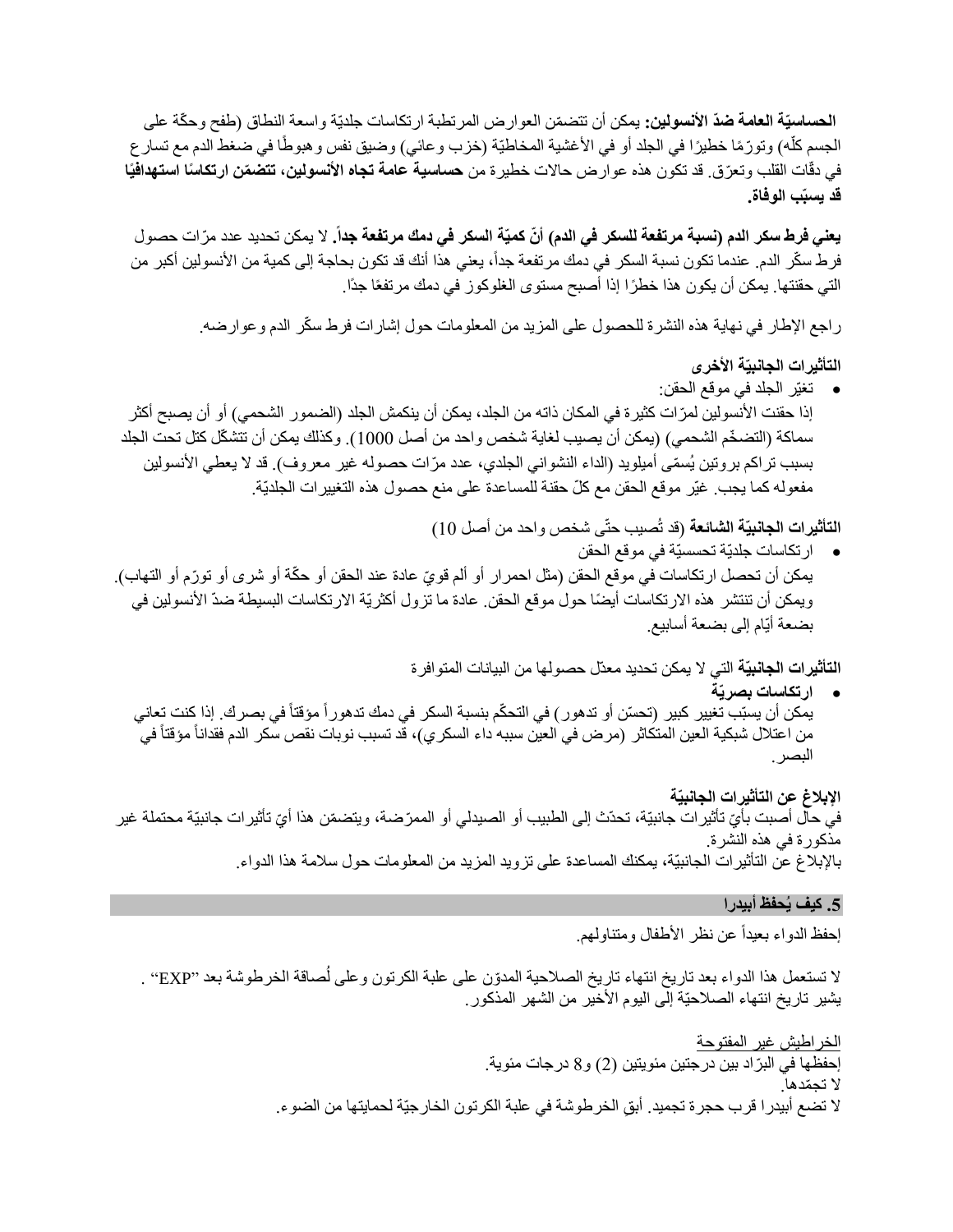الخراطيش قيد االستعمال يمكن حفظ الخراطيش قيد الاستعمال (في قلم الأنسولين) حتى 4 أسابيع كحدّ أقصىي في درجة حرارة ما دون 25 درجة مئوية وبعيدًا عن مصدر حرارة مباشر أو النور المباشر ولا ينبغي حفظها في البرّاد. ال تستعمل الخرطوشة بعد هذه المدّة الزمنيّة. ال تستعمل هذا الدواء إذا لم يكن يبدو صافيًا وعديم اللون.

لا ينبغي ر مي الأدوية في مجار ي الصرف الصحّي أو مع النفايات المنزليّة. إسأل الصيدلي عن كيفيّة التخلّص من الأدوية التي لم تعد تستعملها، فمن شأن هذه اإلجراءات حماية البيئة.

### **.6 محتويات العلبة ومعلومات أخرى**

**ماذا يحتوي أبيدرا**

- المادة الفاعلة هي أنسولين غلوليزين. يحتوي ك ّل ميليلتر من المحلول على 100 وحدة من المادة الفاعلة أنسولين غلوليزين (ما يعادل 3.49 ملغ). تحتوي كلّ خرطوشة على 3 مل من محلول الحقن ما يعادل 300 وحدة.
	- المكّونات األخرى هي: ميتاكريزول )راجع في القسم 2 فقرة "أبيدرا يحتوي على الميتاكريزول"(، كلوريد الصوديوم )راجع في القسم 2 فقرة "معلومات مهّمة حول بعض مكّونات أبيدرا"(، تروميتامول، بوليسوربات ،20 حمض الهيدروكلوريك المر ّكز، هيدروكسيد الصوديوم وماء للحقن.

**كيف هو شكل أبيدرا ومحتويات العلبة** أبيدرا 100 وحدة/مل محلول للحقن في خرطوشة هو محلول صافٍ وعديم اللون ومائي بدون جزيئات ظاهرة.

تحتوي كل خرطوشة على 3 مل من المحلول (300 وحدة). تتوافر علب من 1 و3 و4 و5 و6 و8 و9 و10 خراطيش. قد لا تكون أحجام العلب كلها مسوّقة. ٳ

> **حامل رخصة التسويق والمصنّع** Sanofi-Aventis Deutschland GmbH D-65926 Frankfurt am Main Germany.

**ت ّمت مراجعة هذه النشرة للم ّرة األخيرة في آب/أغسطس .2020**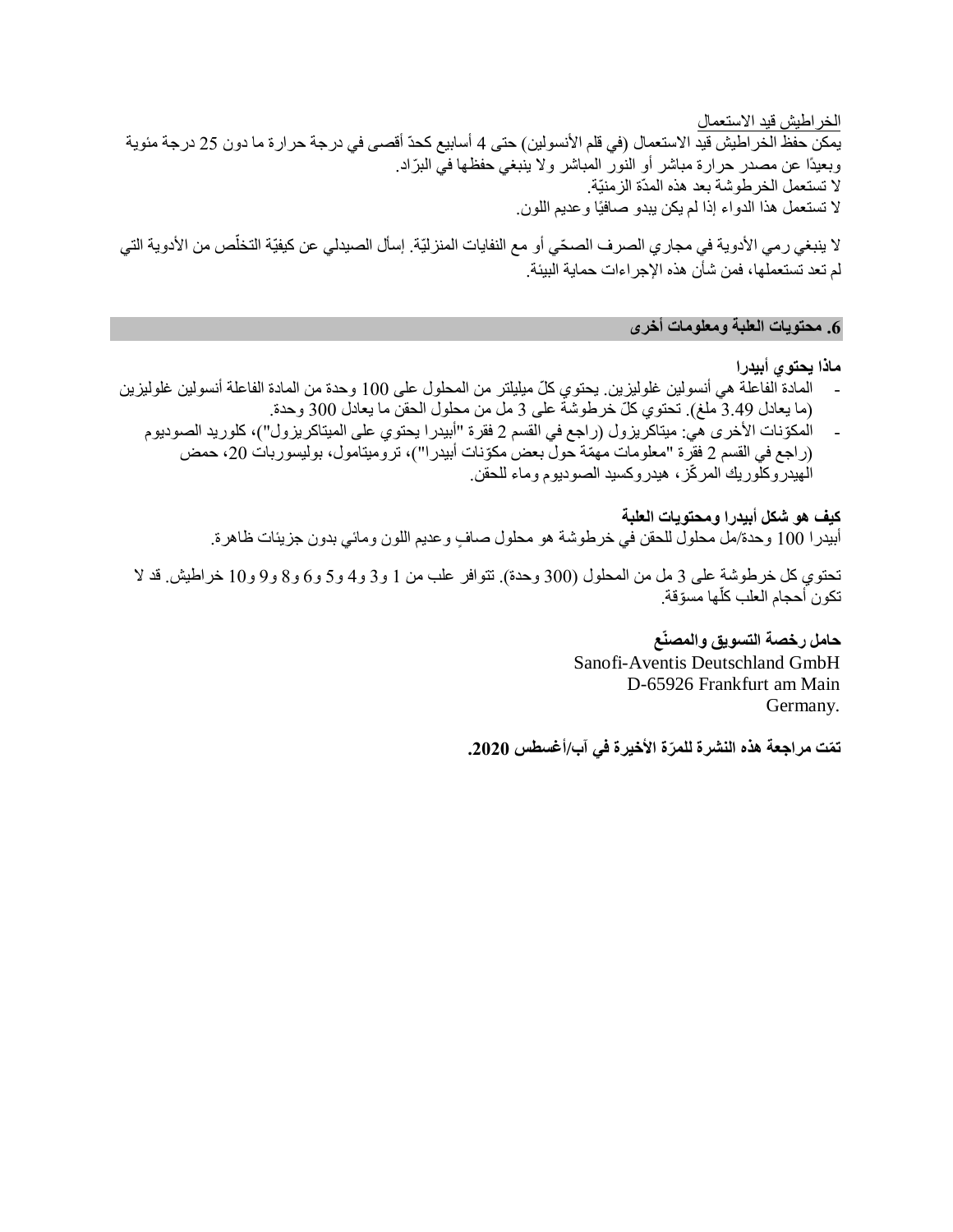**فرط سكّر الدم ونقص سكّر الدم** إ**حمل معك دائمًا بعض السكر (20 غرامًا على الأقلّ). إحمل معك بعض المعلومات التي تُظهر أنّك مصاب بداء الس ّكري. فرط سكّر الدم )مستويات عالية من سكّر الدم( إذا كانت نسبة السكر في دمك مرتفعة جدا )فرط سكر الدم(، قد ال تكون حقنت كميّة كافية من األنسولين. لماذا يحصل فرط سكّر الدم؟** تتضمّن الأمثلة ما يلي: - لم تحقن الأنسولين أو لم تحقن كمية كافية منه أو إذا أصبح الأنسولين أقلّ فعالية، بسبب طريقة حفظ خاطئة مثلاً، - تمارس الرياضة بصورة أقلّ من المعتاد، أو تعاني ضغطاً (ضيق إنفعالي، انفعال) أو تعرضت لإصابة أو خضعت لجراحة أو أصبت بعدوى أو بالحمى، - كنت تتناول أو تناولت بعض الأدوية الأخرى (راجع الفقرة 2 "أدوية أخرى وأبيدرا"). **عوارض التحذير الخاصة بفرط سكّر الدم** الشعور بالظمأ والحاجة المتزايدة للتبوّل والتعب وجفاف البشرة واحمرار الوجه وفقدان الشهية وضغط الدم المنخفض وضربات القلب السريعة ووجود غلوكوز وأجسام كيتون في البول. وقد يكون ألم المعدة والنفس السريع والعميق والأرق أو حتى فقدان الوعي علامات حالة خطرة (الحماض الكيتوني) ناتجة عن نقص الأنسولين. **ما الذي يجب عليك فعله إذا تعرضت لفرط سكّر الدم؟ إفحص مستوى السكر في دمك ووجود الكيتون في بولك حالما يظهر أ** أن يعالج **ّي من العوارض أعاله.** يجب دائماً طبيب، في المستشفى عادة، فرط سكر الدم الحاد أو الحماض الكيتوني. **نقص سكّر الدم )مستويات منخفضة من سكّر الدم(** إذا انخفض معدّل السكر في دمك كثيرًا قد تفقد الوعي. قد يسبّب نقص سكّر الدم الحاد نوبة قلبيّة أو ضر رًا في الدماغ وقد يهدّد الحياة. عادة يجب عليك أن تعرف عندما ينخفض السكّر في دمك كثيرًا لكي تأخذ الإجراءات الصحيحة. **لماذا يحصل نقص سكّر الدم؟** تتضمّن الأمثلة ما يلي: - حقنت كميّة كبيرة من األنسولين، - فو ّت وجبات أو أ ّخرتها، لا تأكل كمية كافية من الطعام أو إذا تناولت طعاماً يحتوي على كمية من هدرات الكربون أقلّ من الكمية العادية (السكر والمواد المماثلة له تُسمّى هدرات الكاربون؛ غير أنّ المحلّيّات الاصطناعية ليست من هدرات الكربون)؛ - خسرت هدرات الكربون بسبب التقيّؤ أو اإلسهال، - شربت الكحول ال سيّما إن كنت ال تأكل كثيرا،ً - تمارس الرياضة أكثر من العادة أو تمارس نوعاً مختلفاً من النشاط الجسدي، - تتعافى من إصابة أو جراحة أو ضغط آخر، **-** تتعافى من مرض أو من الحمى، **-** تتناول أو توقفت عن تناول بعض األدوية األخرى )راجع الفقرة 2 " أدوية أخرى وأبيدرا"(. **يُر ّجح حصول نقص سكر الدم في الحاالت التالية:** - إذا بدأت لتّوك العالج باألنسولين أو غيّرت مستحضر األنسولين، - إذا كان معدل السكر ً في دمك طبيعياً تقريباً أو غير مستقرّ ، - إذا غيّرت المنطقة من الجلد التي تحقن فيها الأنسولين (مثلاً من الفخذ إلى أعلى الذراع)،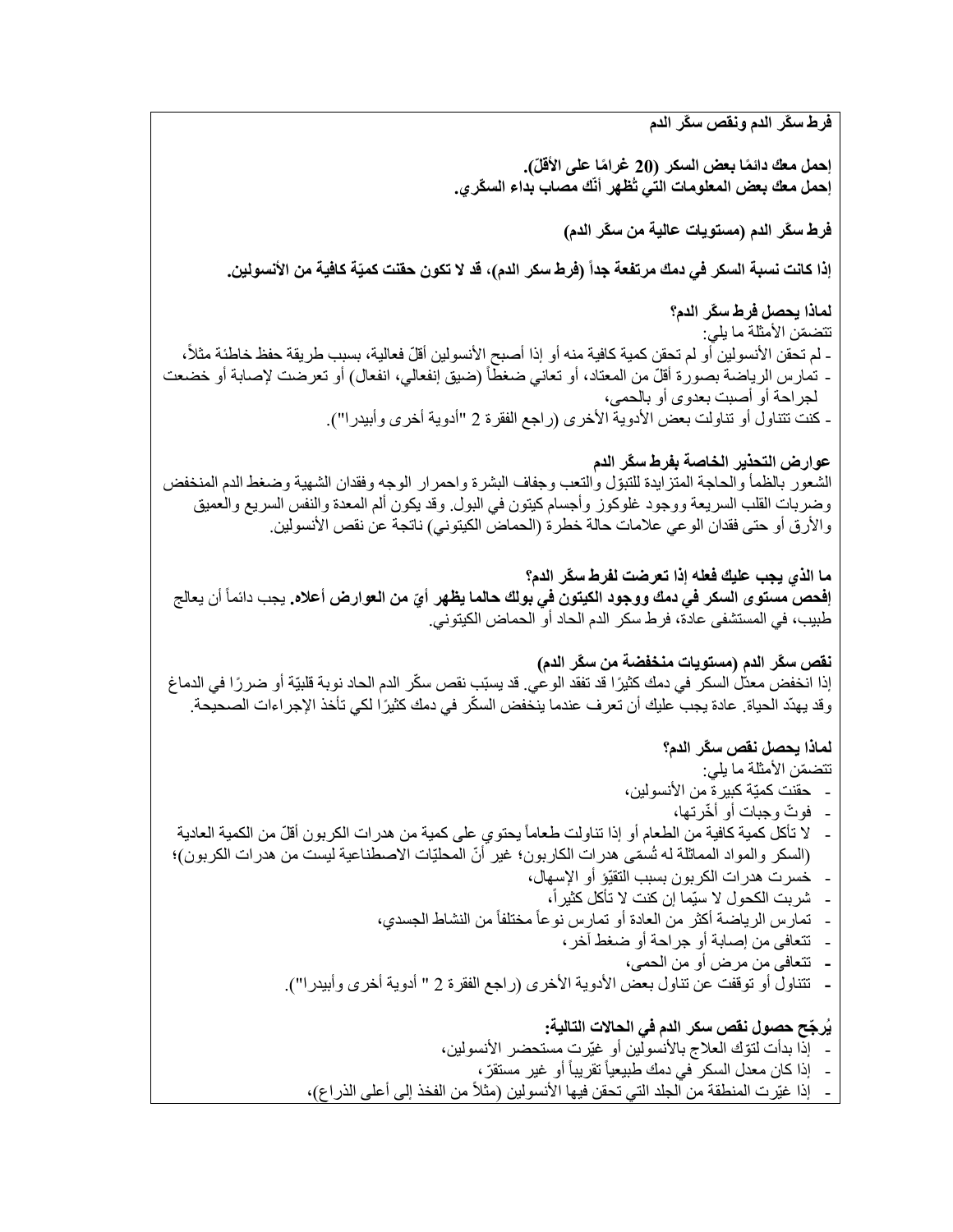**عوارض التحذير الخاصة بنقص سكّر الدم** - في جسمك إنّ العوار ض التي تعرف من خلالها أن مستوى السكر في دمك ينخفض كثيراً أو بسر عة كبيرة قد تكون مثلاً: التعّرق والبشرة الدبقة والقلق ودقات القلب السريعة واالرتفاع في ضغط الدم والخفقان وعدم االنتظام في دقات القلب. غالباً ما تظهر هذه العوارض قبل عوارض انخفاض مستوى السكر في الدماغ. في دماغك أمثلة عن العوارض التي تدلّ على مستوى منخفض من السكر في الدماغ: الصداع والجوع الشديد والغثيان والتقيّؤ والتعب والنعاس واضطرابات النوم وعدم الراحة والتصرّف العدائي وقلة التركيز وردات الفعل الضعيفة والكأبة والتشوّش الذهني واضطرابات النطق (أحياناً فقدان القدرة على النطق كلياً) والاضطرابات البصرية والارتعاش والشلل والإحساس بالوخز (النتمّل) والخدر والإحساس بالوخز في منطقة الفم والدوار وفقدان التحكّم بالذات وعدم القدرة على االهتمام بنفسك واالختالجات وفقدان الوعي. إن العوار ض الأولى التي تنذرك بنقص سكر الدم ("عوارض التحذير ") يمكن أن تتغيّر أو تكون أكثر ضعفاً أو تختفي إذا: تماماً - كنت متقدماً في السن، - كنت تعاني من داء السكري منذ وقت طويل، - كنت تعاني منٍ مرض عصبيّ معيّن (الإعتلال العصبيِّ النّلقائي السكري)، عانيت مؤخراً من نقص سكر الدم (في اليوم السابق مثلاً) أو إذا كان هذا النقص يتقدّم ببطء، كان معدل السكر في دمك شبه طبيعي أو على الأقلّ تحسّن كثيراً، كنت تتناول أو تناولت بعض الأدوية الأخرى (راجع الفقرة 2 "أدوية أخرى وأبيدرا"). في هذه الحالة، قد تصـاب بنقص حاد في سكر الدم (ويُغمى عليك حتى) قبل أن تدرك المشكلة. حاول دائماً التعرّف إلى عوارض التحذير التي تصيبك. وإذا اقتضى الأمر ، يمكن أن تساعد فحوصات سكر الدم المتكررة على التعرّف إلى نوبات نقص سكر الدم الخفيفة التي يمكن أن تُهمل لوال هذه الفحوصات. وإذا كنت غير واثق من التعّرف إلى عوارض التحذير التي تصيبك، تفادَ الْحالات (مثلاً قيادة السيارة) التي قد يعرّضك فيها نقص سكر الدم أو يعرّض الآخر ين للخطر . **ما العمل عند تعّرضك لنقص سكر الدم؟** 1.لا تحقن الأنسولين. تناول على الفور من 10 إلى 20 غراماً من السكر ، مثلاً الغلوكوز أو مكعّبات السكر أو مشروب محلّى بالسكر . تحذير : إن المحليّات الاصطناعية والأطعمة التي تحتوي على محليّات إصطناعية (مثلاً مشروبات الحمية) لا تساعد في معالجة نقص سكر الدم. 2 ثمّ تناول شيئاً له مُفعول طويل الأمد في رفع معدل السكر في دمك (مثلاً الخبز أو المعكرونة). سيكون طبيبك أو ممر ضناك قد ناقشا هذا الأمر معك. 3. في حال عاودك نقص سكّر الدم خذ مرة أخرى من 10 إلى 20 غراماً من السكر . 4. اتصل فوراً بطبيب في حال كنت عاجزاً عن التحكّم بنقص سكر الدم أو في حال عاودك. قل لأقربائك وأصدقائك وزملائك في العمل ما يلي: إذا كنت عاجزاً عن البلع أو كنت فاقداً الوعي، ستُنطلّب حقنة من الغلوكوز أو الغلوكاغون (دواء يرفع معدل السكر في الدم). إن هذه الحقنات مبرّرة حتى عندما لا يكون تعرّضك لنقص سكر الدم مؤكّداً. من المستحسن أن تفحص معدل السكر في دمك على الفور بعد أن تأخذ الغلوكوز لترى إذا كنت مصـابًا فعلأ بنقص سكر الدم.

- إذا كنت تعاني من مرض حاد في الكلية أو الكبد أو من مرض آخر مثل قصور الدرقيّة.